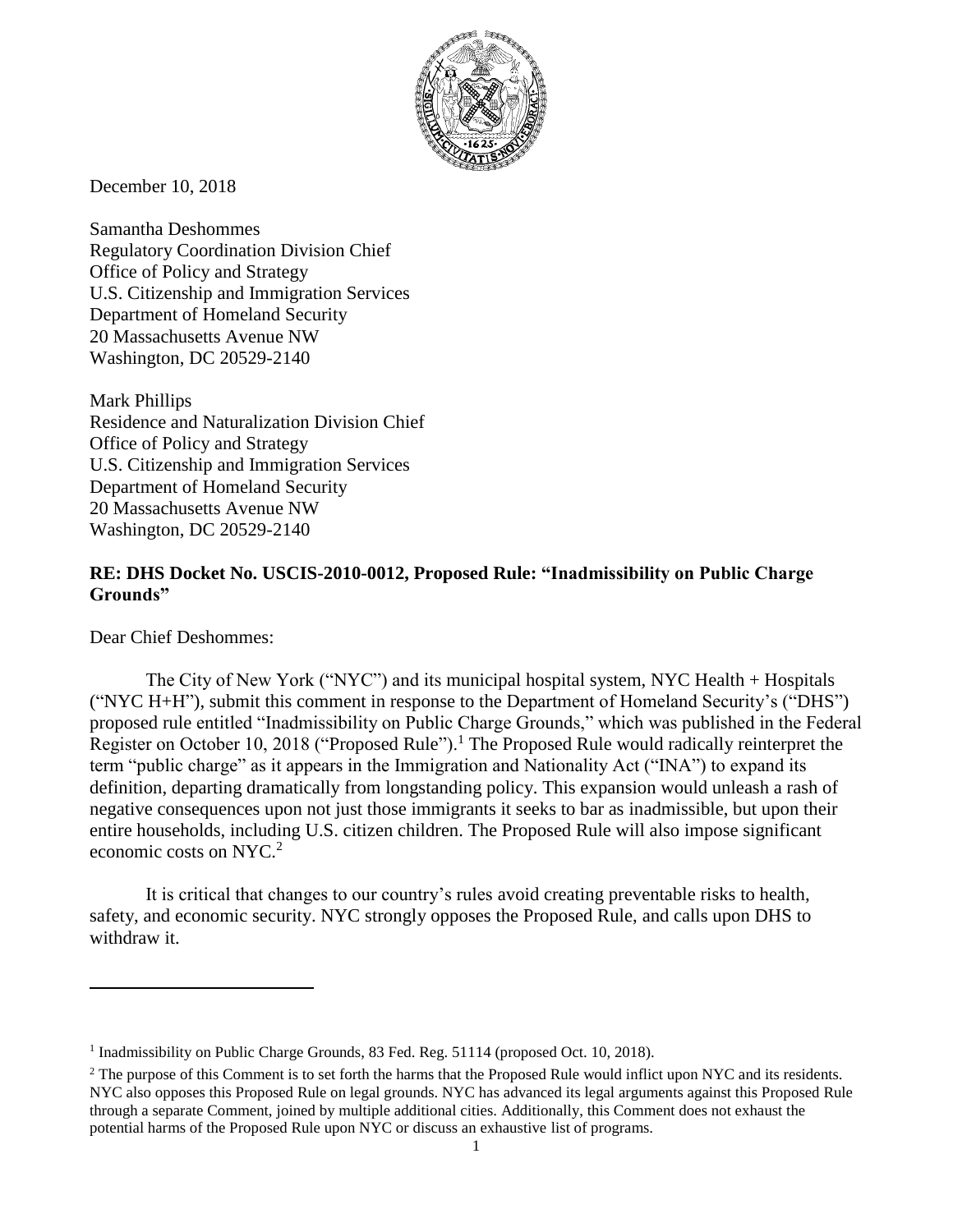#### I. **INTRODUCTION**

#### *NYC's Foreign-Born Population*

NYC enjoys a proud legacy as the ultimate city of immigrants. For generations, people from around the world have come here to make a better life for themselves and their families. Diversity is perhaps our most distinguishing feature and one of our greatest strengths. Today, of our 8.5 million residents, 3.1 million (or 38 percent) are foreign-born.<sup>3</sup> Of these, most are now U.S. citizens; approximately 1.4 million New Yorkers, or about one in six residents, are noncitizens, many of whom have not yet become a Lawful Permanent Resident ("LPR," also referred to as a "green card holder").<sup>4</sup>

Foreign-born New Yorkers are deeply integrated into NYC life. Approximately 60 percent of New Yorkers (4.9 million people) live in households with at least one foreign-born member.<sup>5</sup> NYC's foreign-born population is a great asset to this city, playing a unique and vital role in stabilizing NYC's population throughout decades when many U.S. cities were facing severe population declines. Most Northeastern and Midwestern cities' populations peaked in 1950 before shrinking dramatically as a result of suburbanization and economic changes. Initially, NYC was not spared from this urban exodus; the same forces drove away 10 percent of NYC's population in the 1970s. However, the flow of new immigrants soon began replenishing NYC's population over the course of the 1980s. NYC rebounded on the heels of a big economic transformation from manufacturing to service industries that acted as a magnet for further immigration. The economic activity of immigrants ushered NYC into an era of renewal and growth and propelled the total city population above the 8 million mark in 2000.<sup>6</sup>

The foreign-born continue to buoy our city and our economy in significant ways. Immigrant New Yorkers have a labor force participation rate of 65.6 percent, which exceeds that of New Yorkers overall (64.8 percent) and of U.S.-born New Yorkers (64.1 percent).<sup>7</sup> The foreign-born comprise nearly half (45 percent) of NYC's workforce.<sup>8</sup> And in 2017, immigrants contributed \$195 billion to NYC's Gross Domestic Product (GDP), or about 22 percent of NYC's total GDP.<sup>9</sup> Notably, immigrants own 52 percent of NYC's businesses,<sup>10</sup> including over half of NYC's 276,000 individual and family-owned businesses,<sup>11</sup> and create jobs and provide essential goods and services to NYC.

<sup>3</sup> New York City Mayor's Office of Immigrant Affairs, *State of Our Immigrant City* (Mar. 2018), *available at*  [https://www1.nyc.gov/assets/immigrants/downloads/pdf/moia\\_annual\\_report\\_2018\\_final.pdf](https://www1.nyc.gov/assets/immigrants/downloads/pdf/moia_annual_report_2018_final.pdf) (analyzing 2012-2016 5-Year American Community Survey Public Use Microdata Sample, as augmented by the Mayor's Office for Economic Opportunity).

<sup>4</sup> *Id.*  5 *Id.*

<sup>6</sup> NYC Department of City Planning, *The Newest New Yorkers: Characteristics of NYC's Foreign-born Population* (Dec. 2013) p. 1, *available at* [https://www1.nyc.gov/assets/planning/download/pdf/data-maps/nyc](https://www1.nyc.gov/assets/planning/download/pdf/data-maps/nyc-population/nny2013/nny_2013.pdf)[population/nny2013/nny\\_2013.pdf.](https://www1.nyc.gov/assets/planning/download/pdf/data-maps/nyc-population/nny2013/nny_2013.pdf)

<sup>7</sup> New York City Mayor's Office of Immigrant Affairs, *State of Our Immigrant City* (Mar. 2018), *available at* https://www1.nyc.gov/assets/immigrants/downloads/pdf/moia\_annual\_report\_2018\_final.pdf.

<sup>8</sup> *Id.*

<sup>9</sup> *Id.*

<sup>10</sup> *Id.*

<sup>&</sup>lt;sup>11</sup> Analysis provided by the NYC Office of Management and Budget, using 2017 American Community Survey data.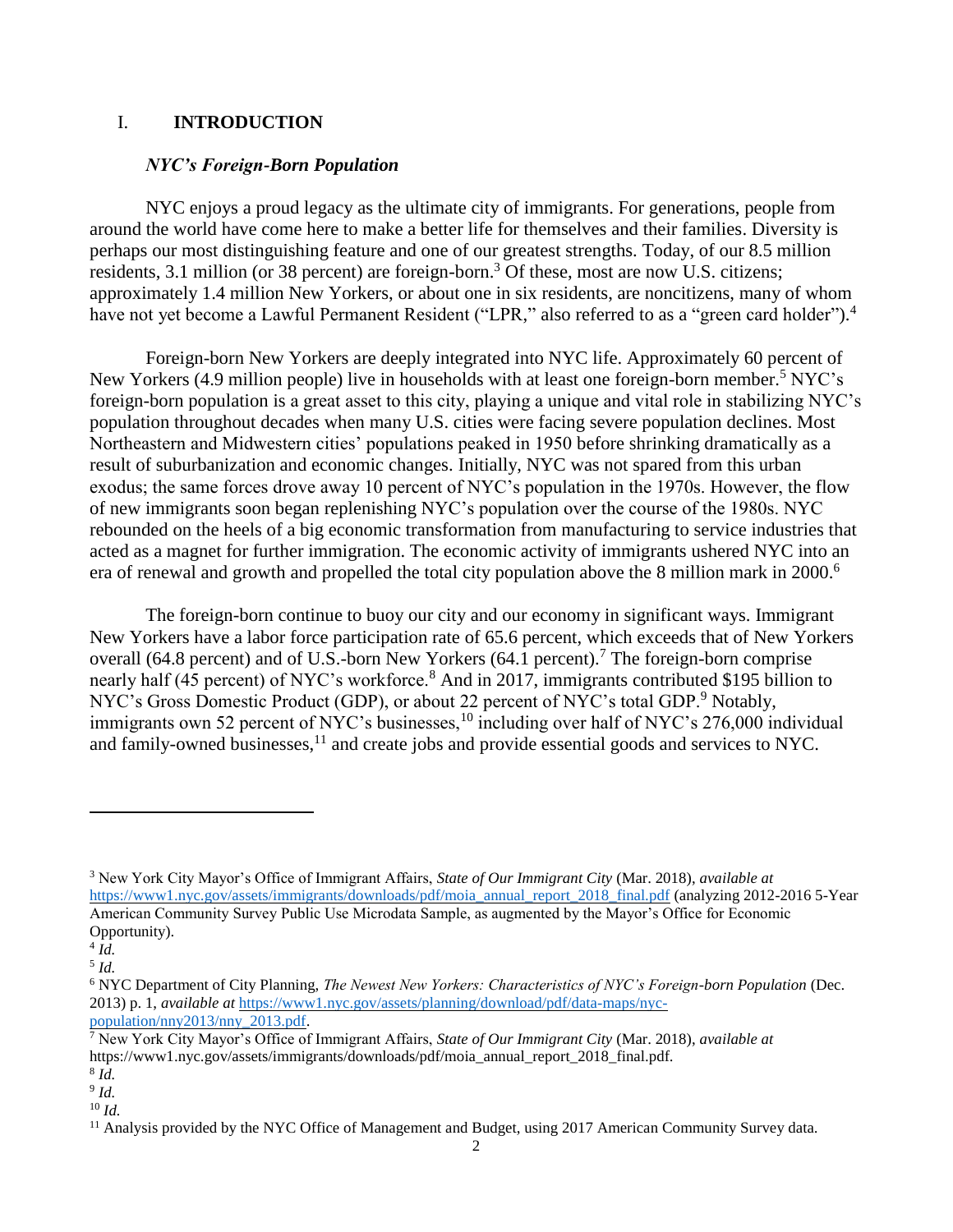The importance of immigrant New Yorkers to NYC's economy is evidenced by the types of industries in which they are employed. Approximately 25 percent of immigrant New Yorkers work in fields that provide critical services to other New Yorkers—education, health, and human services.<sup>12</sup>

Given the size of NYC's foreign-born population, its embeddedness, and its historic and present-day contributions to this city, NYC has strong interests in ensuring that all New Yorkers are able to access critical health, nutrition, and housing services and resources, in accordance with federal, state, and local laws. From decades of experience, we know that inclusive laws and policies benefit NYC as a whole—its health, safety, and general welfare.

#### *The Proposed Rule*

 $\overline{a}$ 

Existing immigration laws provide that an applicant for admission to the United States who is or is likely to become a "public charge" can be denied a green card or visa.<sup>13</sup> Nearly 20 years ago, the federal government limited the public charge inquiry to end damaging confusion and fear about who would face negative immigration consequences due to the public charge test, and to alleviate the public health and nutrition problems that stemmed from this confusion and fear. As a result, current guidance defines a "public charge" as someone who is "primarily dependent on the government for subsistence," and a public charge determination is largely limited in its examination of public benefits use, looking only at cash assistance programs, such as Temporary Assistance for Needy Families ("TANF") or Supplemental Security Income ("SSI"), and institutionalization for long-term care at government expense. Current policy also directs immigration officers to conduct a "totality of the circumstances" test in which they must consider an applicant's age, health, family status, assets, resources, financial status, education, and skills. In addition, the current policy gives significant weight to affidavits of support filed by an intending immigrant's sponsor or other household member.<sup>14</sup> Often such an affidavit is sufficient for an individual to show he or she would not become a public charge.

The Proposed Rule would greatly expand the interpretation and application of "public charge" inadmissibility. The Proposed Rule expands the definition of public charge to one who receives or is likely to receive one or more specified public benefits. To the presently considered benefits, (SSI and TANF) the Proposed Rule would add noncash benefits and programs critical to maintaining a healthy and productive society: Medicaid, Supplemental Nutrition for Needy People ("SNAP," known commonly as Food Stamps), the Housing Choice Voucher Program and Project-Based Rental Assistance ("Section 8"), Subsidized Housing under the Housing Act of 1937, and Medicare Part D subsidies (prescription assistance for seniors). Additionally, the Proposed Rule would add a requirement that nonimmigrant visa holders seeking an extension or change of status must demonstrate that they have not received nor are likely to receive a specified public benefit.

Further, the Proposed Rule would expand the reach of the public charge test greatly to those who have not previously used a specified public benefit. It sets forth a much stricter "totality of the

<sup>12</sup> New York City Mayor's Office of Immigrant Affairs, *State of Our Immigrant City* (Mar. 2018), *available at* https://www1.nyc.gov/assets/immigrants/downloads/pdf/moia\_annual\_report\_2018\_final.pdf.

 $13 \text{INA Section } 212(a)(4)$ . An individual seeking admission to the United States or seeking to adjust status to that of an LPR (green card holder) is inadmissible if the individual, "at the time of application for admission or adjustment of status, is likely at any time to become a public charge."

<sup>&</sup>lt;sup>14</sup> An Affidavit of Support, or a Form I-864, is filed by a sponsor on behalf of certain green card applicants to demonstrate to immigration officials that the applicant has adequate means of financial support in the United States. The form is considered a contract between the green card applicant and the sponsor as well as between the sponsor and the U.S. government, in which the sponsor promises to support the applicant if he is unable to do support himself on his own.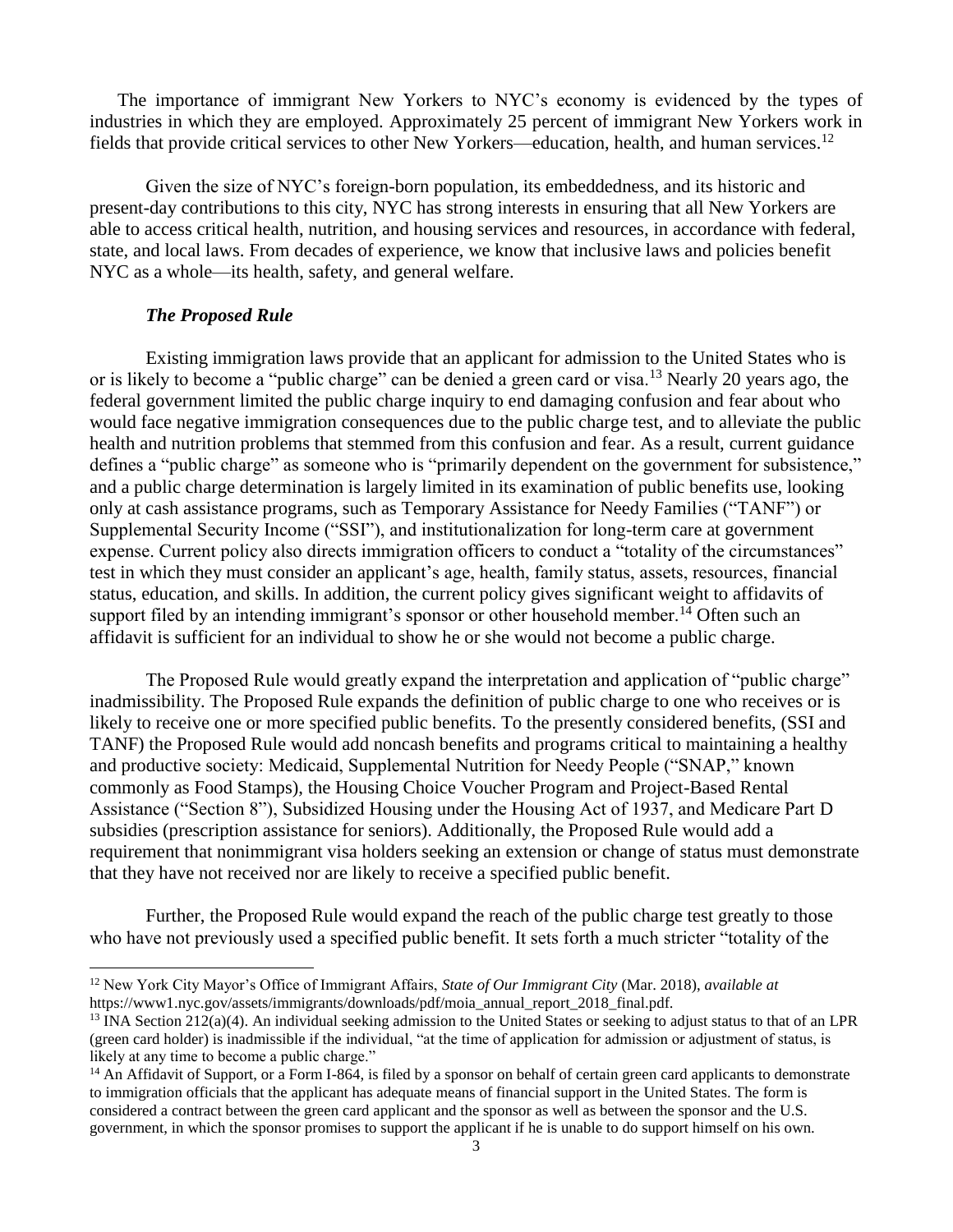circumstances" test for public charge determinations, even where an individual may present an otherwise sufficient affidavit of support from a sponsor.

In sum, this Proposed Rule represents a dramatic departure from existing federal policy that will inflict serious harms on immigrants, their households, and beyond, as further detailed below.

# *The Proposed Rule Will Harm Hundreds of Thousands of NYC Immigrants and Their Families and Household Members, including U.S. Citizens.*

Using augmented American Community Survey data, NYC analyzed how many New Yorkers may be impacted by one or both parts of the proposed public charge test due to the receipt of one or more of the enumerated public benefits and/or the stricter totality of the circumstances test. Potential impacts also include withdrawal from benefits and services due to fear or confusion about the scope of the rule. Taking this range of impacts together, NYC estimates that the proposed rule, if implemented, could potentially impact about 1.5 million U.S. citizen and noncitizen New Yorkers.<sup>15</sup> Of this potentially affected population, hundreds of thousands of U.S. citizen, LPR, and other noncitizen New Yorkers may be "chilled" from utilizing public benefits for which they are eligible.<sup>16</sup> These New Yorkers—including LPRs, refugees, asylees, and other noncitizens exempt from the public charge test under immigration law, as well as U.S. citizens—may well fear that their own use of benefits could damage the immigration prospects for their noncitizen household members despite the fact that the Proposed Rule would not impute one household member's benefits usage to another household member.<sup>17</sup>

NYC estimates that impacted New Yorkers also include:

• Noncitizens who are eligible for certain limited New York State ("NYS") public benefits as persons in the United States "permanently residing under color of law" ("PRUCOL"), family members of U.S. citizens with approved family member petitions to live permanently in the United States, and persons granted deferred action, including the recipients of Deferred Action for Childhood Arrivals (DACA).<sup>18</sup> These individuals may be in a position to seek a visa or permanent resident status in the future.

<sup>&</sup>lt;sup>15</sup> NYC Mayor's Office of Immigrant Affairs, Mayor's Office of Economic Opportunity, and Department of Social Services, *Expanding Public Charge Inadmissibility: The Impact on Immigrants, Households, and the City of New York*  (Dec.2018), *available at* [https://www1.nyc.gov/assets/immigrants/downloads/pdf/research\\_brief\\_2018\\_12\\_01.pdf.](https://www1.nyc.gov/assets/immigrants/downloads/pdf/research_brief_2018_12_01.pdf) <sup>16</sup> *Id*. Note that NYC's estimates and methodology are not identical to those of other researchers who have modeled impact from the proposed rule. Differences are attributable to different data sources and jurisdictions modeled. However, NYC's principal findings are largely consistent other researchers' findings. *See, e.g.*, Wimer, Christopher, Matthew Maury, and Veyom Bahl (2018). Public Charge: How a new policy could affect poverty in New York City. New York, NY: Robin Hood; Donald Kerwin, Robert Warren, and Mike Nicholson, Center for Migration Studies, *Proposed Public Charge Rule Would Significantly Reduce Legal Admissions and Adjustment to Lawful Permanent Resident Status of Working Class Persons* (2018); Randy Capps, Mark Greenberg, Michael Fix, and Jie Zong, Migration Policy Institute, *Gauging the Impact of DHS' Proposed Public-Charge Rule on U.S. Immigration* (2018); Shawn Fremstad, Center for American Progress, *Trump's 'Public Charge' Rule Would Radically Change Legal Immigration* (2018). <sup>17</sup> *Id*.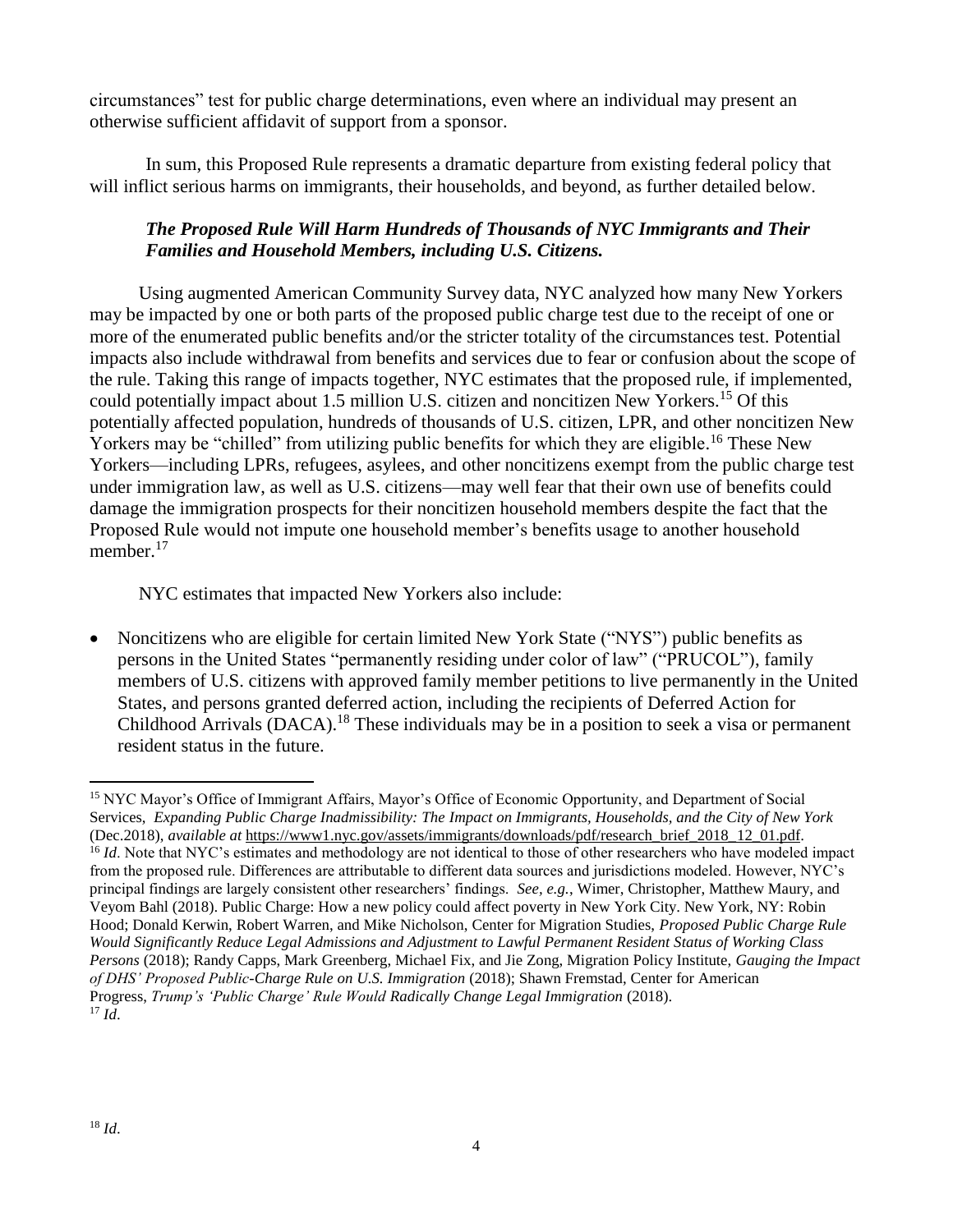- Individuals and families who receive benefits and seek services (or live in households with those who do) from NYC's public and private hospitals, from its world-renowned public health infrastructure, from its near-universal public health insurance programs and from its fabric of social safety net programs that address food, shelter, and other basic human needs.
- Vulnerable populations such as:
	- o 72,000 U.S. citizen children,
	- o 29,000 people with disabilities, and
	- $\circ$  30,000 seniors (aged 65 and over)<sup>19</sup>

According to administrative data, over 220,000 NYC noncitizens lawfully receive Supplemental Nutrition Assistance (SNAP), cash assistance (Temporary Assistance for Needy Families or the State/City Safety Net Program), or both; and 54,000 receive Supplemental Security Income and/or an add-on NYS supplement (SSI/SSP). Projecting direct impacts to them is primarily based on the "chilling effect" – *i.e.* the fear and confusion that causes immigrants and citizens alike to withdraw from or forgo benefits and services. Looking at these noncitizens only, and these three benefits, and assuming a 20 percent withdrawal rate<sup>20</sup> would result in an annual direct loss of \$235 million in benefits to them.<sup>21</sup>

# *The Citywide Chilling Effect Will In Turn Increase Poverty Among Affected Households*

NYC examined the impact of the Proposed Rule upon the poverty rate of the population that it anticipates to be chilled from lawful use of public benefits due to confusion and fear about the scope of the public charge rule change. NYC estimates that, even using conservative withdrawal rate assumptions, the Proposed Rule could increase the poverty rate for this population by 3.8 percentage points, from a 25.3 percent poverty rate now to a projected 29.1 percent.<sup>22</sup>

The Proposed Rule could also dramatically increase child poverty within this group. NYC estimates that child poverty in this population would increase by 9.1 percentage points—from 19.8 percent to 28.9 percent with even a modest decline in benefit use. Due to the magnitude of the affected population projections, NYC anticipates that the expanded rule could have a significant impact on citywide poverty overall.

 $\ddot{\phantom{a}}$ 

<sup>21</sup> NYC Department of Social Services; New York State Office of Temporary and Disability Assistance; September 2018

<sup>19</sup> *Id*.

 $^{20}$ NYC assigned a potential withdrawal rate of 20 percent as a conservative approximation of the chilling effect rate, based on the rates observed following the 1996 Personal Responsibility and Work Opportunity Reconciliation Act (PRWORA) and the implementation of DHS's Secure Communities immigration enforcement initiative. *See*, *e.g.*, Michael Fix and Ron Haskins, *Welfare Benefits for Non-citizens*, The Brookings Institution (Feb. 2, 2002), *available at* [https://www.brookings.edu/research/welfare-benefits-for-non-citizens;](https://cityhallmail.nyc.gov/owa/redir.aspx?C=c_-3zlFu17Gs6oV1WUEZeeW--kI3PobGCZGhLVaYdbDgx7QgJUzWCA..&URL=https%3a%2f%2fwww.brookings.edu%2fresearch%2fwelfare-benefits-for-non-citizens) Marcella Alsan & Crystal Yang, *Fear and the Safety Net: Evidence from Secure Communities*, pages 22-24, National Bureau of Economic Research (2018), *available at* [http://www.nber.org/papers/w24731.pdf.](http://www.nber.org/papers/w24731.pdf)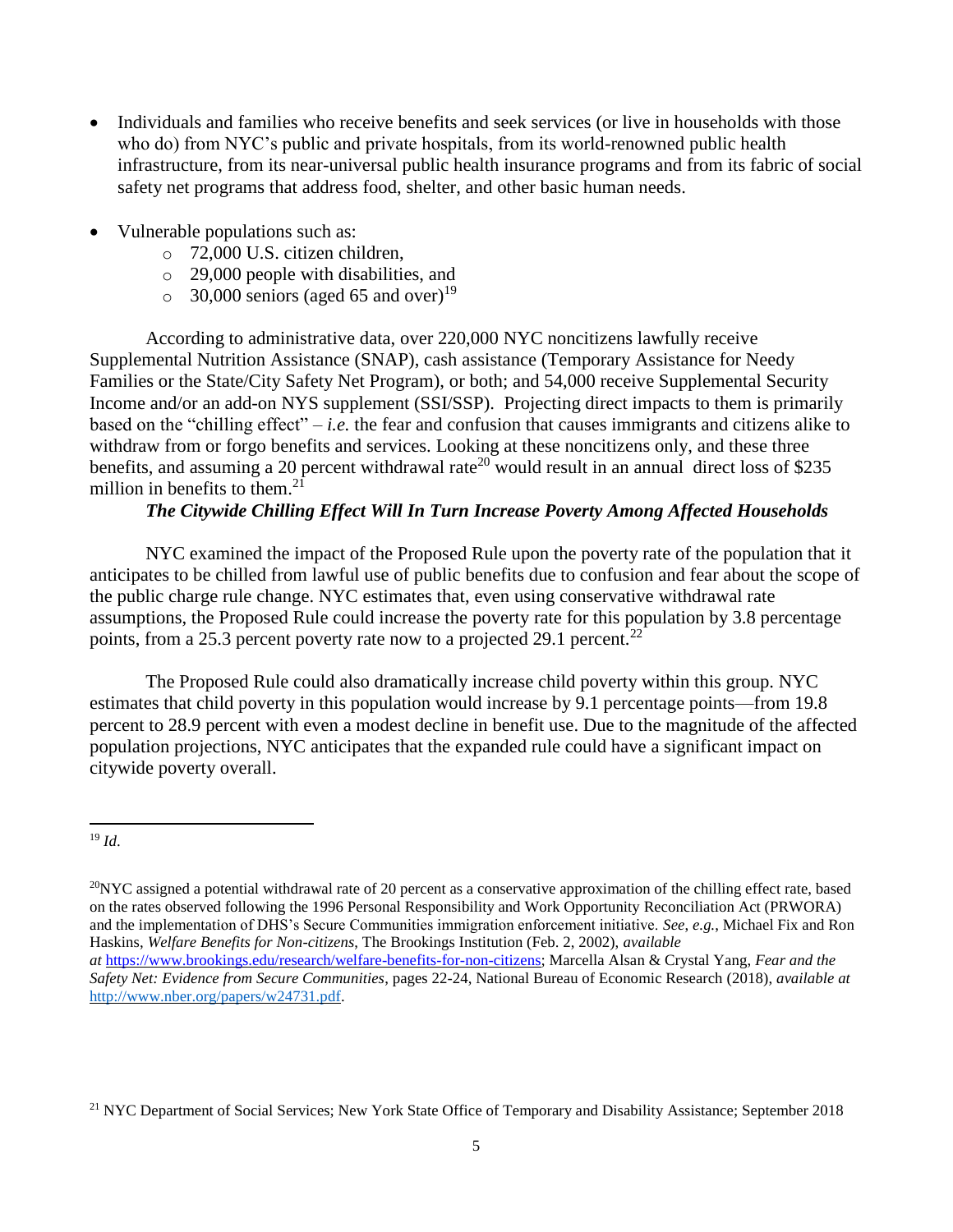## **I. THE PURPORTED BENEFITS OF THE PROPOSED RULE ARE OUTWEIGHED BY NEGATIVE IMPACTS THE RULE WILL HAVE ON NEW YORKERS— BOTH U.S. CITIZENS AND IMMIGRANTS— AND THE IMPOSITION OF SIGNIFICANT COSTS ON NYC TAXPAYERS.**

DHS alleges that the primary purpose of the Proposed Rule is to: (1) promote self-sufficiency and (2) decrease spending by the federal government. In reality, the Proposed Rule is an attempt to unlawfully shift federal costs authorized by Congress to protect the health and well-being of immigrants and U.S. citizens to state and local governments and their taxpayers. As discussed in a companion comment joined by 30 local governments addressing the legal insufficiencies of the Proposed Rule, for more than one hundred years, federal laws, judicial case law and administrative guidelines have established a public charge rule meant to ensure that immigrants do not depend on the government for subsistence through cash assistance for income maintenance or long term care at the government's expense.<sup>23</sup> By rendering some immigrants potentially inadmissible because they have either used non-cash public benefits to which they are legally entitled, or are simply at the beginning of their socioeconomic journey in the United States, the Proposed Rule runs counter to what Congress, federal agencies charged with administering public benefits, and cities and states across the nation have determined to be sound public policy.

DHS admits that the purported federal savings will impose financial and non-monetized costs on states and localities, including worse health outcomes, increased use of emergency rooms and emergent care as a method of primary health care, increased prevalence of communicable diseases, increases in uncompensated care, increased rates of poverty and housing instability, and reduced productivity and educational attainment. However, DHS ignores that the Proposed Rule will have the following adverse impacts on U.S. citizens and immigrants alike: (1) the creation of a potential health crisis; (2) the resulting imposition of significant financial costs on NYC and its taxpayers; and (3) the destabilization of education outcomes for U.S. citizen and immigrant children.

## **A. THE PROPOSED RULE WOULD CREATE A PUBLIC HEALTH CRISIS FOR U.S. CITIZENS AND IMMIGRANTS.**

The NYC Department of Health and Mental Hygiene ("NYC Health Department") and NYC H+H have determined that the Proposed Rule will burden local health systems and negatively affect the broader health and economic activity of the region. The NYC Health Department is one of the largest public health agencies in the world, and is the nation's oldest public health agency, with more than 200 years of leadership in the field. Among its mandates is to protect and promote the healthcare of 8.5 million diverse New Yorkers. The NYC Health Department studies the patterns, causes, and effects of health and disease conditions in NYC, and operates clinics that offer New Yorkers sexual health, immunization, and tuberculosis ("TB") services. NYC H+H is the nation's largest municipal health system and NYC's public safety net health care system. It operates an integrated health care system of hospitals, neighborhood health centers, long-term care facilities, nursing homes, and home care. Largely consistent with the size of NYC's foreign-born population, more than 40 percent of NYC H+H patients were born outside the United States.

<sup>23</sup> *See* Multi-City comment, Tracking No. 1k2-9719-hjz0 at pp. 1-19.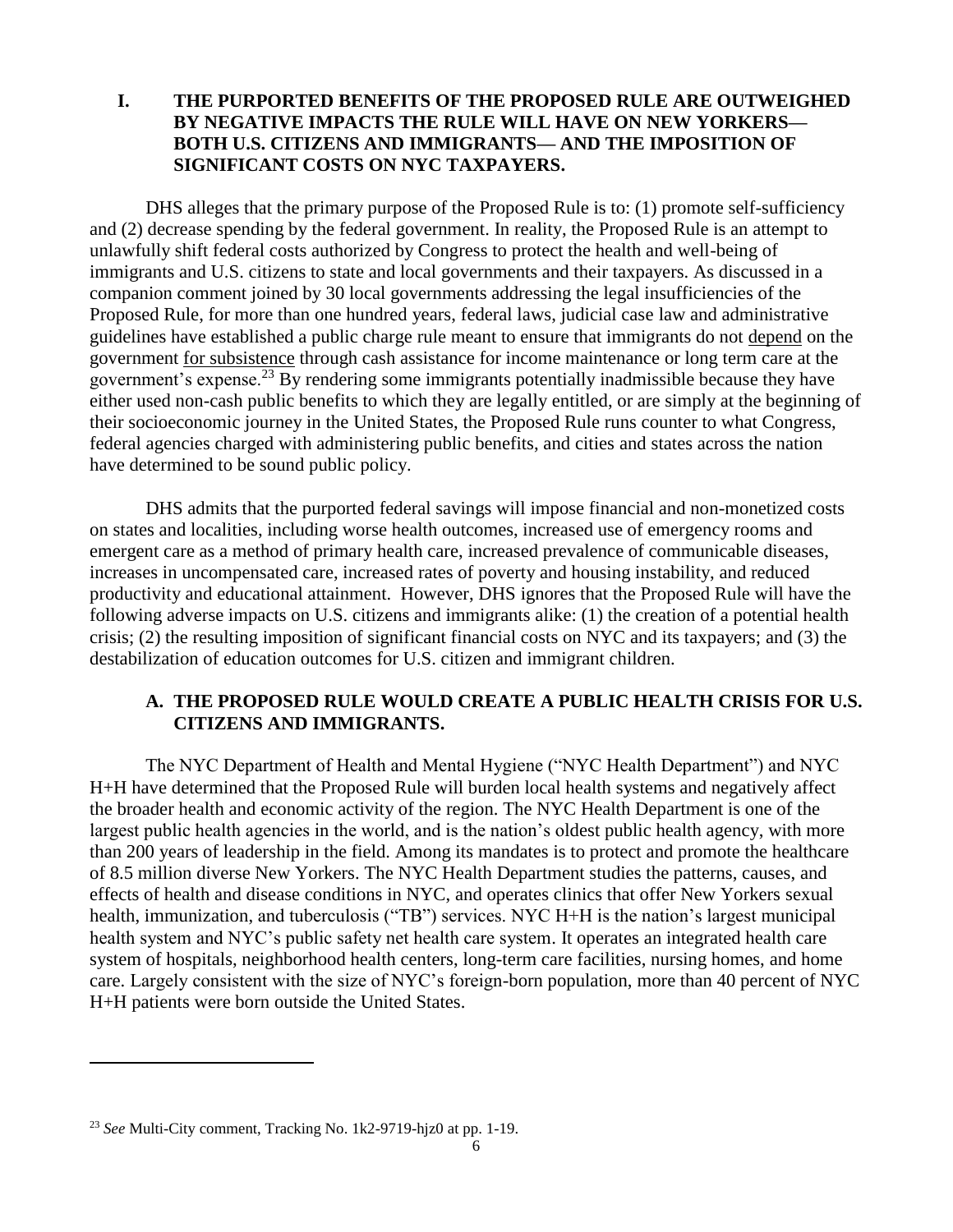Many lessons were learned after the passage in 1996 of the Personal Responsibility and Work Opportunity Reconciliation Act ("PRWORA"), which changed lawfully present immigrants' eligibility for Medicaid. The law was associated with a 23 percent decrease in Medicaid enrollment among lowincome adult LPRs and 58 percent decrease among adult refugees, even though refugees were exempt from the PRWORA change to Medicaid eligibility. The same study also established that declines in immigrants' Medicaid participation were directly correlated to increases in the proportion of the uninsured population.<sup>24</sup>

The Proposed Rule replicates the PRWORA by penalizing non-citizens who have enrolled into Medicaid or Medicare Part D Low Income Subsidy Program for more than 12 months in the aggregate within a 36 month period when they seek adjustment of status. In addition, the Proposed Rule imposes a more exacting totality of the circumstances inquiry, even for those immigrants who have not used Medicaid or any other covered public benefits, by including health status among the variables that could negatively impact an immigrant's public charge determination. From a health perspective, the Proposed Rule will result in: (1) community-wide fear and confusion about the consequences of the use of public health insurance and programs, nutrition, and housing benefits; and (2) the reluctance of immigrants to make necessary visits to a heath care professional or seek medical treatment due to fear of what impact those medical care consultations might have on their immigration status. In turn, these dynamics will increase the number of immigrants forgoing health care coverage and exacerbate population health issues.<sup>25</sup>

### *The Proposed Rule Would Have a Chilling Effect on Health Benefits Utilization*

As NYC's single largest provider of care to Medicaid recipients and the uninsured, NYC H+H estimates that in the first year following the implementation of the Proposed Rule, 350,000 of its patients could change their behavior in some way, such as dropping Medicaid coverage, avoiding doctor's preventive care visits and not addressing urgent health concerns.

In fact, the chilling effect resulting from the Proposed Rule has already begun. For example, numerous frontline staff members within NYC H+H, the NYC Health Department, and community partners, have observed and reported that patients are already disenrolling from health insurance coverage and WIC benefits due to fear of the Proposed Rule. Also, there is ongoing concern that patients will forgo prenatal and postnatal care, fail to fill needed prescriptions for communicable diseases such as TB, and/or decline to enroll in non-medical benefits they need to survive. Disenrollment is expected to increase should the Proposed Rule go into effect. As described below, these patients' decisions, driven by fear of potential repercussions under this proposal, could mean an increase in maternal morbidity, infant mortality, low birth weight, or children born preterm, and greater exposure among the general population to communicable diseases.

## *The Proposed Rule Would Reduce Health Insurance Coverage and Health Care Access*

Impeding access to health insurance coverage and prescription assistance, as the Proposed Rule would, would deter impacted families from seeking medical treatment. For low-income individuals in the United States, Medicaid has often served as the only source of health insurance coverage that allowed them to maintain or improve health and protect their financial security against catastrophic

 $24$  Fix M, Passel J. Urban Institute Discussion Paper, The scope and impact of welfare reform's immigrant provisions (2002). [http://webarchive.urban.org/Uploadedpdf/410412\\_discussion02-03.pdf](http://webarchive.urban.org/Uploadedpdf/410412_discussion02-03.pdf)

 $^{25}$  Feiken DR, Lezotte DC, Hamman RF. Individual and community risks of measles and pertussis associated with personal exemptions to immunization. JAMA 2000;284(24):3145-3150.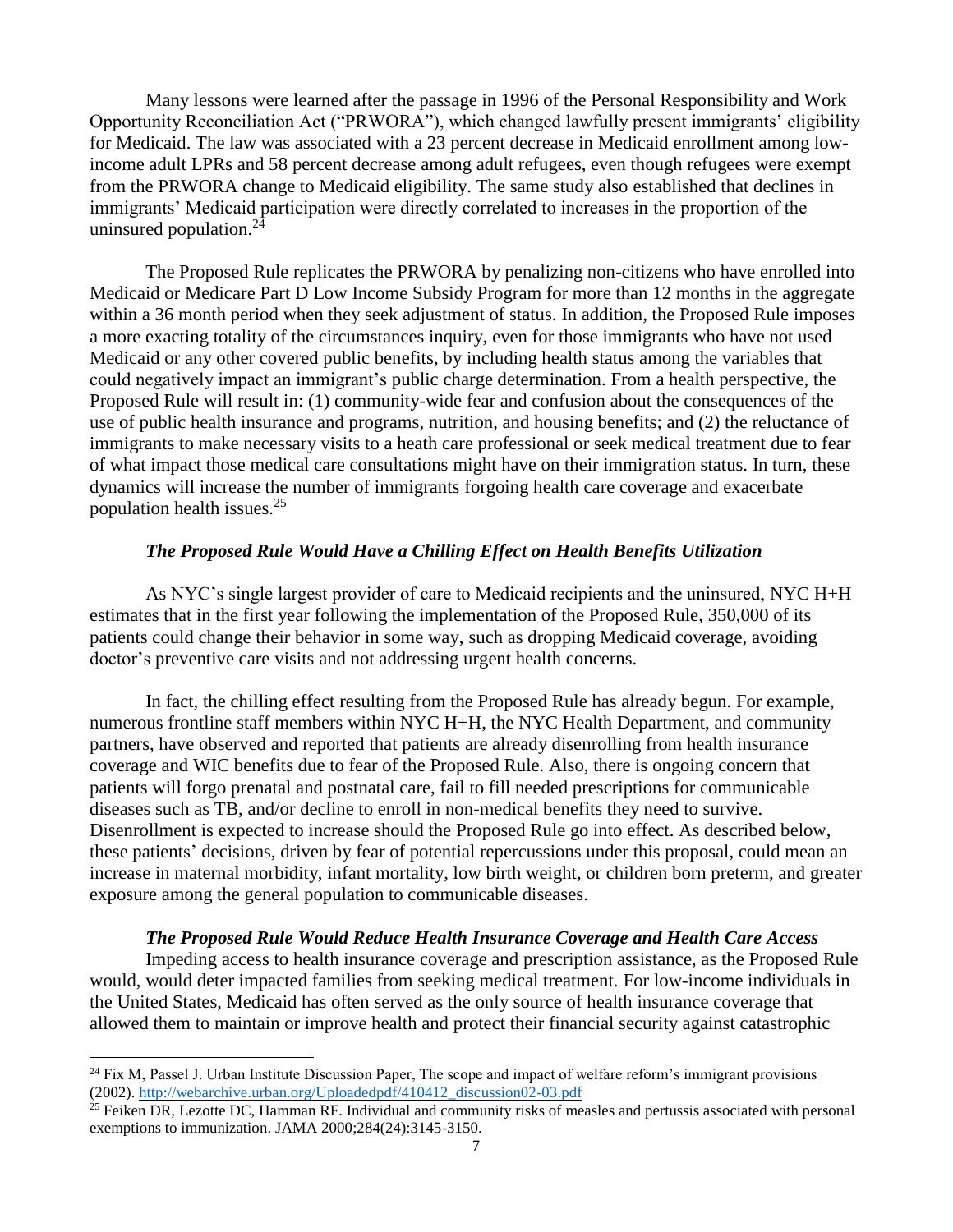health expenses. The impact of the Affordable Care Act's ("ACA") Medicaid expansion in New York highlights this point: between 2013 and 2016, the proportion of the uninsured population in NYS declined by 42.8 percent (about 900,000 people).<sup>26</sup> While the proportion of New Yorkers with coverage increased for all insurance types, the most significant coverage gains were attributable to Medicaid.<sup>27</sup> In NYC alone, 3.5 million residents—more than 40 percent of NYC's population—are enrolled in Medicaid.<sup>28</sup>

Immigrants are already less likely to enroll in Medicaid and more likely to be uninsured than the U.S.-born population due to the restrictions on their eligibility.<sup>29</sup> In addition, household immigration status negatively affects Medicaid enrollment even among eligible adults.<sup>30</sup> The Proposed Rule will likely further dampen immigrants' access to health insurance despite its critical role in maintaining and improving health.

It is well established that health insurance coverage plays a critical role in enhancing one's access to needed care and maintaining or improving health status. There is strong evidence that insurance coverage is associated with having a consistent source of care and being able to afford needed care, both of which are factors typically associated with better health outcomes.<sup>31</sup> Health insurance also plays a major role in access to primary care<sup>32</sup> and evidence-based preventive health care that in turn directly improves health, including screenings for hypertension,  $33$  high cholesterol,  $34$  HIV,  $35$ and cervical, prostate, and breast cancer.<sup>36</sup> Health insurance is also positively associated with use of contraceptives<sup>37</sup> and access to prenatal care.<sup>38</sup> The data is clear: access to health insurance, which for 40 percent of New Yorkers is Medicaid, and Medicare Part D subsidies yields vital health outcomes.

 $\overline{a}$ 

<sup>31</sup> Shartzer A, Long SK, Anderson N. Access to care and affordability have improved following Affordable Care Act implementation; problems remain. Health Affairs 2016;35:161-168. Collins SR, Gunja MZ, Doty MM et al., the Commonwealth Fund, Americans' experiences with ACA Marketplace and Medicaid coverage: access to care and satisfaction (2016). [https://www.commonwealthfund.org/publications/issue-briefs/2016/may/americans-experiences-aca](https://www.commonwealthfund.org/publications/issue-briefs/2016/may/americans-experiences-aca-marketplace-and-medicaid-coverage)[marketplace-and-medicaid-coverage](https://www.commonwealthfund.org/publications/issue-briefs/2016/may/americans-experiences-aca-marketplace-and-medicaid-coverage) Centers for Disease Control, National Center for Health Statistics Fact Sheet: Health Insurance and Access to Care (2017). [https://www.cdc.gov/nchs/data/factsheets/factsheet\\_hiac.pdf.](https://www.cdc.gov/nchs/data/factsheets/factsheet_hiac.pdf) Starfield B, Shi L, Macinko J. Contribution of primary care to health systems and health. Milbank Q 2005;83:457-502.

<sup>&</sup>lt;sup>26</sup> NYS Health Foundation, Success in the Empire State: Health Insurance Coverage Trends, November 2017, [https://nyshealthfoundation.org/wp-content/uploads/2017/11/success-in-the-empire-state-health-insurance-trends-NY.pdf.](https://nyshealthfoundation.org/wp-content/uploads/2017/11/success-in-the-empire-state-health-insurance-trends-NY.pdf) <sup>27</sup> *Id*.

<sup>&</sup>lt;sup>28</sup> New York State Department of Health, Medicaid Global Spending Cap Report, July 2018. [https://www.health.ny.gov/health\\_care/medicaid/regulations/global\\_cap/monthly/sfy\\_2018-](https://www.health.ny.gov/health_care/medicaid/regulations/global_cap/monthly/sfy_2018-2019/docs/july_2018_report.pdf) [2019/docs/july\\_2018\\_report.pdf.](https://www.health.ny.gov/health_care/medicaid/regulations/global_cap/monthly/sfy_2018-2019/docs/july_2018_report.pdf)

<sup>&</sup>lt;sup>29</sup> Ku L, Matani S. Left out: immigrants' access to health care and insurance, Health Affairs  $2001;20(1);247-256$ . <sup>30</sup> Cohen MS, Schpero WL. Household immigration status had differential impact on Medicaid enrollment in expansion and nonexpansion states. Health Affairs 2018;37(3):394-402.

 $32$  Sommers BD, Blendon RJ, Orav EJ, Epstein AM. Changes in utilization and health among low-income adults after Medicaid expansion or expanded private insurance. JAMA Intern Med 2016;176:1501-1509.

<sup>&</sup>lt;sup>33</sup> Alcalá, HE, Albert, SL, Roby, DH, et al., Access to care and cardiovascular disease prevention: a cross-sectional study in 2 Latino communities. Medicine 2015;94(34).

<sup>&</sup>lt;sup>34</sup> Wherry LR, Miller S. Early coverage, access, utilization, and health effects associated with the Affordable Care Act Medicaid expansions: a quasi-experimental study. Ann Intern Med 2016;164:795-803

<sup>&</sup>lt;sup>35</sup> Simon K, Soni A, Cawley J. The impact of health insurance on preventive care and health behaviors: evidence from the first two years of the ACA Medicaid expansions. J Policy Anal Manage 2017;36:390-417

<sup>&</sup>lt;sup>36</sup> Baicker K, Taubman SL, Allen HL, et al. The Oregon experiment — effects of Medicaid on clinical outcomes. N Engl J Med 2013;368:1713-1722

<sup>&</sup>lt;sup>37</sup> Culwell KR, Feinglass J. The association of health insurance with use of prescription contraceptives, Perspectives on Sexual and Reproductive Health, 2007;39(4):226-230.

 $38$  Braveman, P, Bennett T, Lewis C et al. Access to prenatal care following major Medicaid eligibility expansions, JAMA 1993;269(10):1285-1289.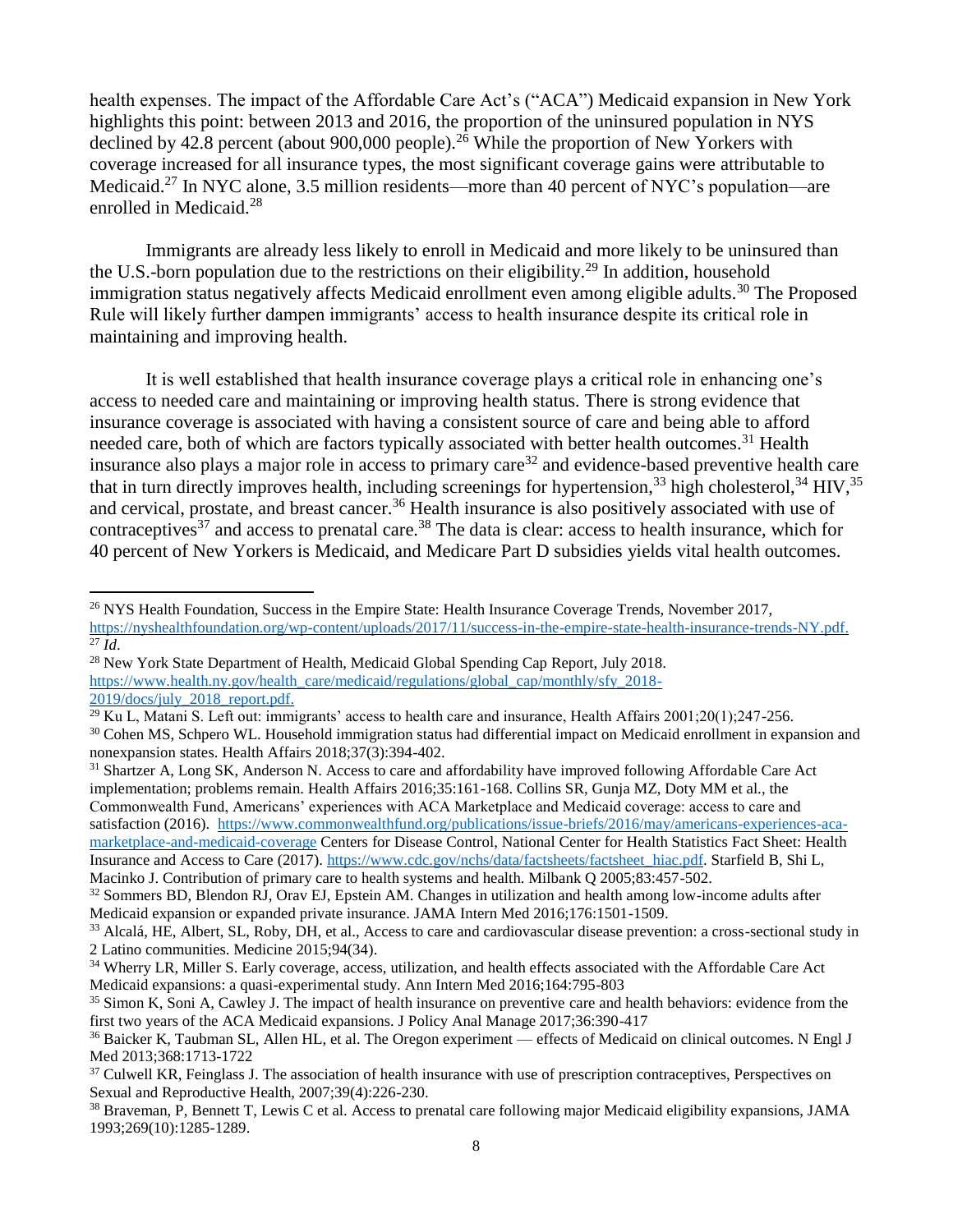DHS's proposal to impede access to Medicaid through the backdoor of immigration status is counter to this body of evidence.

In addition, adults with health insurance are more likely to be able to effectively manage and control existing chronic illnesses<sup>39</sup> and tend to increase utilization of prescription drugs.<sup>40</sup> In fact, Medicare Part D low-income subsidies lessen the burden of premium payments and limit price sensitivity for low-income Medicare beneficiaries. Forcing Medicare beneficiaries to forgo the Part D subsidies would increase the out of pocket burden for accessing drugs, which has been shown to decrease the use of essential drugs and increase serious adverse events (including emergency department visits) associated with such reduction.<sup>41</sup> Here again, DHS's Proposed Rule would fly in the face of evidence indicating that Medicare Part D prescription subsidies contribute critically to the use of essential medicines, and to public health generally.

## *The Proposed Rule Would Have a Disproportionate Health Impact On Women, Infants And Children*

The impact of the Proposed Rule would be particularly devastating for the health outcomes of infants, children, and women<sup> $42$ </sup> (including pregnant women<sup> $43$ </sup>). Reduced access to prenatal care for immigrant mothers would result still births, preterm births, and babies being born sick and with complications (which can have a negative health impact throughout life). Medicaid and the Child Health Insurance Program (CHIP) have been shown to improve access (especially for children) to preventive care, including dental care<sup>44</sup> and immunization,<sup>45</sup> reduce infant and child mortality,<sup>46</sup> reduce risk of disability, obesity, and hospitalizations in adulthood,  $47$  and improve educational outcomes.  $48$ 

Experience has shown that women and children are more likely to be "chilled" in their response to hostile immigration policies pertaining to public benefits, even when such policies do not directly target them. The PRWORA was associated with an increase of about 10 percent in the proportion of foreign-born single women who were uninsured, which was significantly higher than the increase among their U.S.-born counterparts.<sup>49</sup> The PRWORA was also associated with a 150 percent increase

 $\overline{a}$ 

 $42$  Gunja MZ, Collins SR, Doty MM et al. the Commonwealth Fund Issue Brief, How the Affordable Care Act has helped women gain insurance and improved their ability to get health care (2017)

<sup>&</sup>lt;sup>39</sup> Zhang, X, Bullard, KM, Gregg, EW, et al. Access to health care and control of ABCs of diabetes. Diabetes Care 2012;35(7):1566-1571. Hatch B, Marino M, Killerby M, et al. Medicaid's Impact on Chronic Disease Biomarkers: A Cohort Study of Community Health Center Patients. Journal of General Internal Medicine. 2017;32(8):940-947.

<sup>&</sup>lt;sup>40</sup> Baicker K, Taubman SL, Allen HL, et al. The Oregon experiment — effects of Medicaid on clinical outcomes. N Engl J Med 2013;368:1713-1722

 $41$  Tamblyn R, Laprise R, Hanley JA et al. Adverse events associated with prescription drug cost-sharing among poor and elderly persons. JAMA 2001;285(4):421-429.

[https://www.commonwealthfund.org/publications/issue-briefs/2017/aug/how-affordable-care-act-has-helped-women-gain](https://www.commonwealthfund.org/publications/issue-briefs/2017/aug/how-affordable-care-act-has-helped-women-gain-insurance-and)[insurance-and](https://www.commonwealthfund.org/publications/issue-briefs/2017/aug/how-affordable-care-act-has-helped-women-gain-insurance-and) 

<sup>&</sup>lt;sup>43</sup> Haas JS, Udvarhelyi IS, Morris CN et al. The effect of providing health coverage to poor uninsured pregnant women in Massachusetts, JAMA 1993:269(1)87-91.

<sup>&</sup>lt;sup>44</sup> Lipton BJ, Wherry LR, Miller S. Previous Medicaid expansion may have had lasting positive effects on oral health of non-Hispanic black children. Health Affairs 2016;35(12):2249-2258.

<sup>45</sup> Holl JL, Szilagyi PG, Rodewald LE et al. Evaluation of New York state's Child Health Plus: access, utilization, quality of health care, and health status. Pediatrics 2000;105(Supplement E1):711-718.

<sup>46</sup> Bhatt CB, Beck-Sague CM. Medicaid expansion and infant mortality in the United States. Am J Public Health 2018;108(4);565-567. Murphey D., Child Trends Research Brief: Health Insurance Coverage Improves Child Well-Being (2017), [https://www.childtrends.org/wp-content/uploads/2017/05/2017-22HealthInsurance\\_finalupdate.pdf](https://www.childtrends.org/wp-content/uploads/2017/05/2017-22HealthInsurance_finalupdate.pdf)

<sup>47</sup> Miller S Wherry LR. The long-term effects of early life Medicaid coverage. J Human Resources, 2018:0816\_8173R1.

<sup>48</sup> Cohodes S, Grossman D, Kleiner S et al. The effect of child health insurance access on schooling: Evidence from public insurance expansions. J Human Resources 2016;51(3):727-759.

<sup>49</sup> Kaushal N, Kaestner R. Welfare reform and health insurance of immigrants. Health Service Research 2005;40(3):697- 721.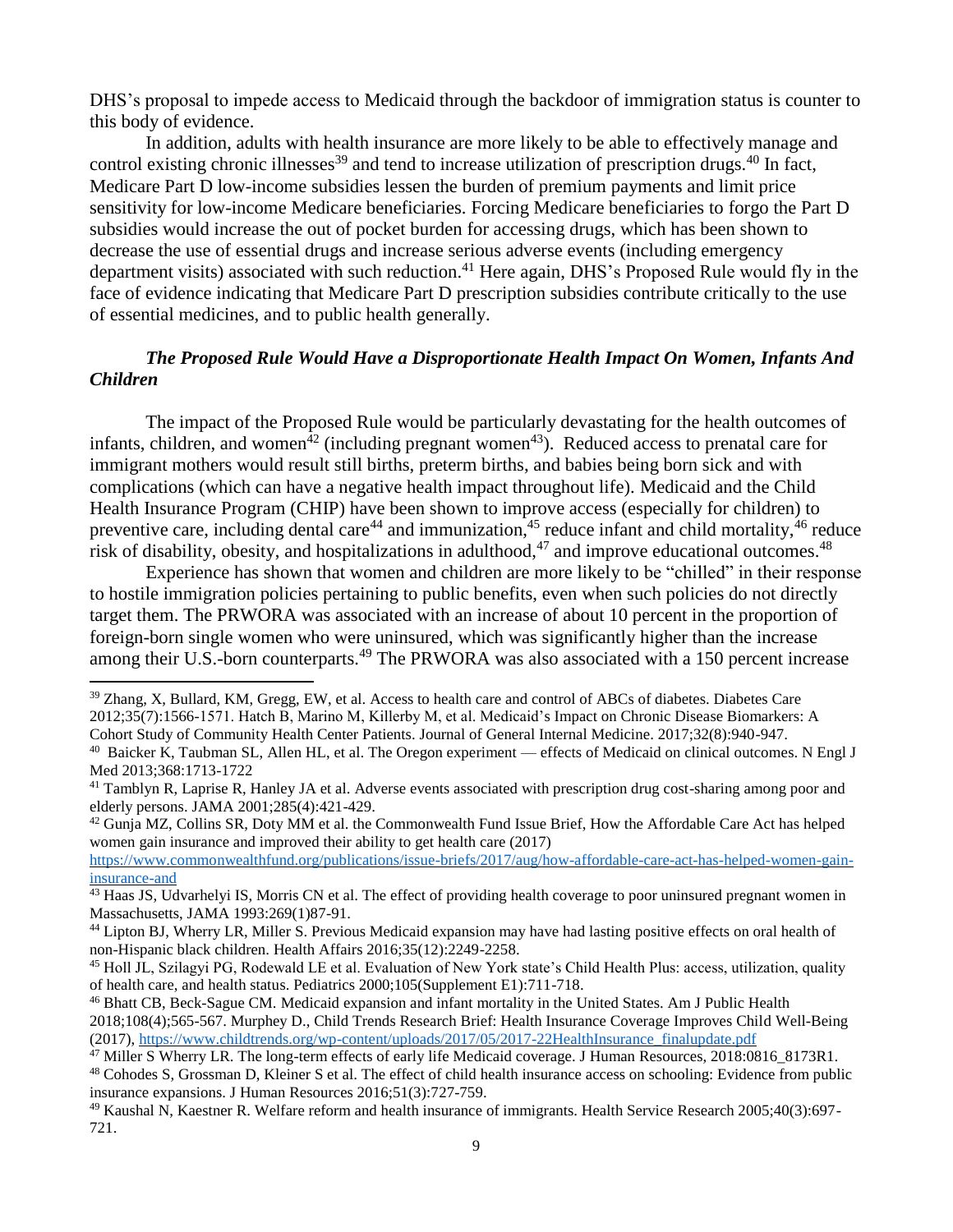in the proportion of the uninsured among immigrant children, including U.S.-citizen children living with foreign-born mothers, despite the fact that these children's eligibility for insurance benefits was not affected by the law.<sup>50</sup> The chilling effect of the Proposed Rule is even more likely due to the DHS's conflicting representations regarding the use of benefits by children. Indeed, DHS's purported intent to exempt public benefits used by children is explicitly contradicted by DHS's request for comments concerning the consideration of benefits utilized solely by children. *See, infra*, at pp. 12-13.

If an eligible immigrant family opts-out of Medicaid or CHIP for their child due to confusion and fear associated with the Proposed Rule, that child would not receive the routine and preventative healthcare that is essential to preventing serious illness from arising and spreading to other students in the educational environment. As a result, the Proposed Rule could result in a disruption to the educational process for many of the 1.1 million students within the NYC Department of Education school system.

In addition, the Proposed Rule may cause immigrant parents to forgo or disenroll from federal housing subsidies and SNAP, without considering the follow-on consequences of such disenrollment upon education and employment outcomes. The absence of safe and stable housing and nutrition could negatively impact a child's overall well-being and ability to learn and concentrate in a school environment.<sup>51</sup> In fact, access to SNAP during early childhood (ages 0-4) is associated with a greater likelihood of economic self-sufficiency in adulthood, driven largely by higher levels of educational attainment, as well as improved health.<sup>52</sup> Children in SNAP households are at reduced risk for poor educational outcomes such as repeating a grade,<sup>53</sup> and girls in families enrolled in SNAP during the child's gestation and early childhood are more likely to have increased educational and employment outcomes, and less likely to receive public assistance.<sup>54</sup> In failing to account for the downstream and long-term benefits of housing and health assistance to children, DHS's Proposed Rule has failed to acknowledge the full scope of its impact on U.S. citizen and immigrant children.

## *The Children's Health Insurance Program (CHIP) (Section G)*

Despite DHS's recognition that noncitizen participation in this program is relatively low, DHS is considering including the Children's Health Insurance Program ("CHIP") in a final rule, because

 $\overline{a}$ 

<sup>51</sup> *See* [https://www.urban.org/sites/default/files/publication/25331/412554-Housing-as-a-Platform-for-Improving-](https://www.urban.org/sites/default/files/publication/25331/412554-Housing-as-a-Platform-for-Improving-Education-Outcomes-among-Low-Income-Children.PDF)[Education-Outcomes-among-Low-Income-Children.PDF;](https://www.urban.org/sites/default/files/publication/25331/412554-Housing-as-a-Platform-for-Improving-Education-Outcomes-among-Low-Income-Children.PDF) Page, M. (March 2017). The intergenerational transmission of poverty and the long reach of child health and nutrition programs. UC Center Sacramento: Bacon Public Lectureship and While Paper. Accessed at [http://uccs.ucdavis.edu/events/event-files-and-images/BaconWhitePaper\\_2.23.17.pdf.](http://uccs.ucdavis.edu/events/event-files-and-images/BaconWhitePaper_2.23.17.pdf)

<sup>50</sup> *Id*.

<sup>51</sup> Hoynes H., Schanzenbach D., & Almond D. (2016). Long-run impacts of childhood access to the safety net. *The American Economic Review, 106(4)*, 903-934.

<sup>52</sup> *See id.*

<sup>53</sup> Beharie B., Mercado M & McKay M. (2017). A protective association between SNAP participation and educational outcomes among children of economically strained households. *J Hunger Environ Nutr, 12(2),* 181-192.

<sup>54</sup> Hoynes H., Schanzenbach D., & Almond D. (2016). Long-run impacts of childhood access to the safety net. *The American Economic Review, 106(4)*, 903-934.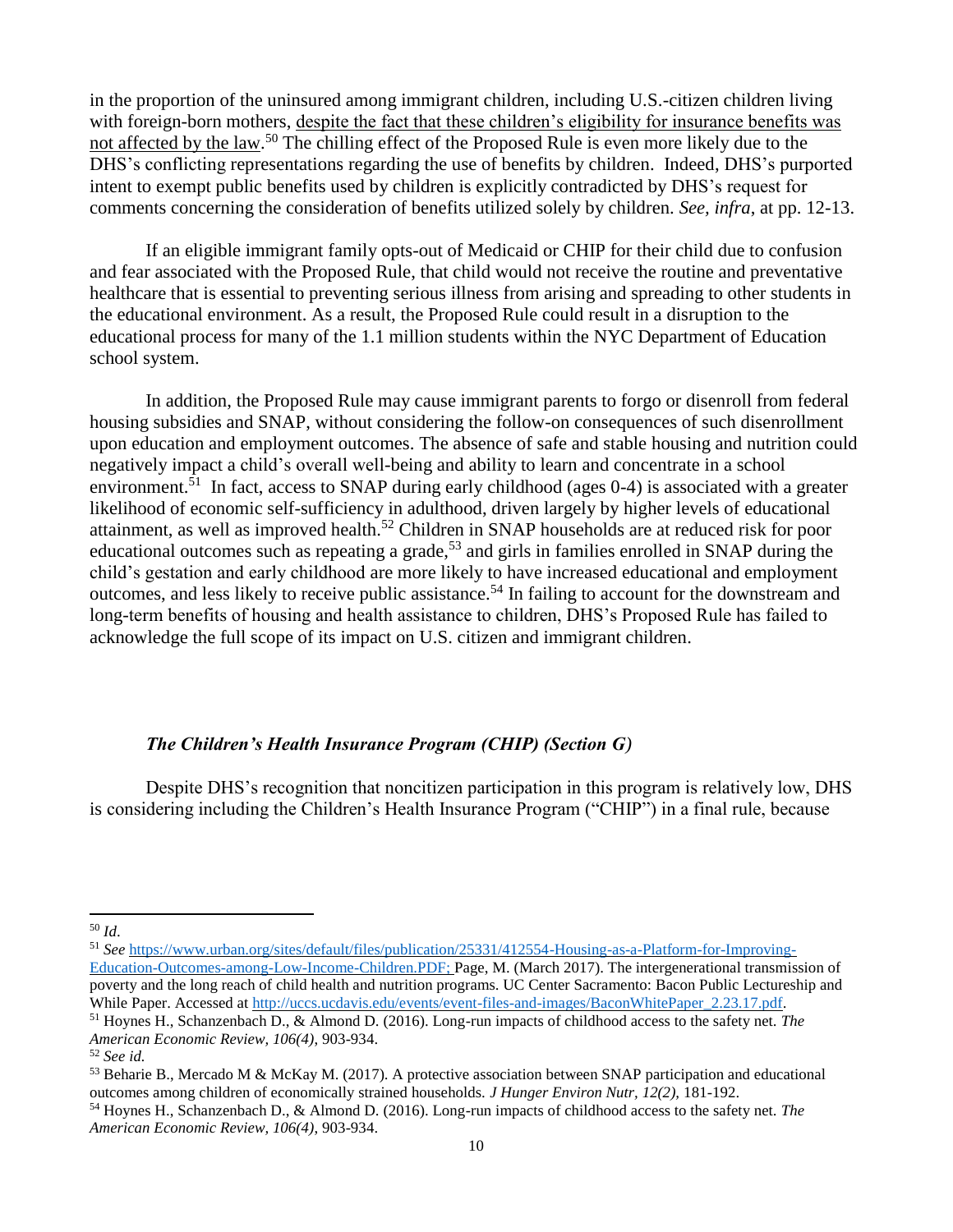"these benefits relate to a basic living need (*i.e.* medical care), [and] receipt of these benefits suggests a lack of self-sufficiency."<sup>55</sup> NYC strongly opposes the possible inclusion of CHIP in the final rule.

In NYC and NYS, children's health insurance coverage is nearly universal, due largely to the robust coverage provided by Child Health Plus, a state-sponsored health insurance for children that is funded by CHIP. According to 2016 U.S. Census data only 2.06 percent of children in NYC are uninsured. NYC has close to 130,000 children covered by CHIP, comprising 38 percent of the total CHIP enrollees in NYS. As discussed below, existing literature provides ample evidence of the importance of CHIP and other public health insurance programs on children's health outcomes. Moreover, Medicaid and CHIP together cover 48% of children in the United States with special health care needs and those with behavioral health needs.<sup>56</sup>

Loss of this vital insurance coverage through CHIP could lead to interruptions in treatment provided to these children and result in the disruption of their development, school readiness, and overall wellbeing. Studies have shown that, particularly for children with chronic conditions, shifting from CHIP to employer-sponsored insurance or ACA Marketplace plans may lead to a significant increase in healthcare costs borne directly by children and their families.<sup>57</sup> Here again, DHS's contemplated regulatory change fails to account for the short-term and long-term detriments of impeding access to health insurance which will do nothing to improve and will in fact undermine the "self-sufficiency" of impacted beneficiaries.

## *Receipt of Past Benefits by Certain Immigrant Children (Section H)*

In addition, NYC opposes DHS's proposal that it consider an immigrant's past receipt of benefits from when he or she was still a child, or under the age of majority, during a public charge determination. NYC anticipates that this would prevent immigrants from seeking health services for their children, even when not subject to the Proposed Rule.

It is repugnant to public policy that the choice a parent makes concerning the health insurance or nutritional needs of his or her family would subsequently be held against a child by the federal government. The principle that a child should not be punished for the choice of his or her parent is recognized across the federal government, most notably in the justice systems and courts. Moreover a

 $\overline{a}$ <sup>55</sup> 83 Fed. Reg. 51174.

<sup>56</sup> Musumeci M, Foutz J. Kaiser Family Foundation Issue Brief. Medicaid's role for children with special health care needs: a look at eligibility, services, and spending (2018). [https://www.kff.org/medicaid/issue-brief/medicaids-role-for-children](https://www.kff.org/medicaid/issue-brief/medicaids-role-for-children-with-special-health-care-needs-a-look-at-eligibility-services-and-spending/)[with-special-health-care-needs-a-look-at-eligibility-services-and-spending/](https://www.kff.org/medicaid/issue-brief/medicaids-role-for-children-with-special-health-care-needs-a-look-at-eligibility-services-and-spending/) Garfield RL, Beardslee WR, Greenfield SF et al. Behavioral health services in separate CHIP programs on the eve of parity. Adm Policy Ment Health 2012;39(3):147- 157. MACPAC Issue Brief, Medicaid Access in brief: children's use of behavioral health services (2016). <https://www.macpac.gov/wp-content/uploads/2016/06/Childrens-access-to-behavioral-health-services.pdf>

<sup>57</sup> Perez A, Davidoff AJ, Gross CP et al., Low-income children with chronic conditions face increased costs if shifted from CHIP to Marketplace plans. Health Affairs 2017;36(4):616-625. Strane D, French B, Eder J et al., Low-income working families with employer-sponsored insurance turn to public insurance for their children. Health Affairs 2016;35(12):2302- 2309.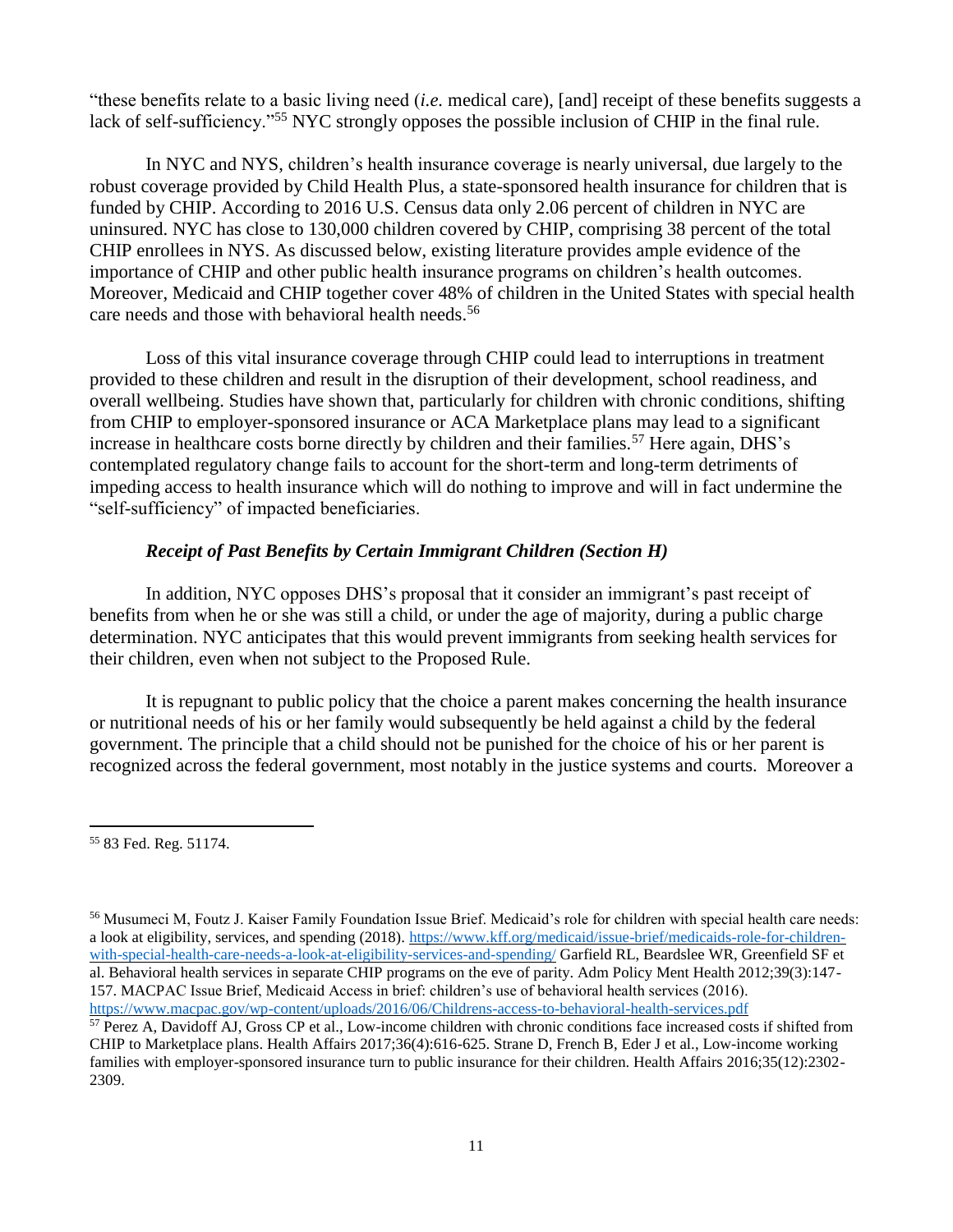parent's failure to provide food or care would jeopardize that parent's parental rights. DHS's proposal sets up a "Catch-22" for immigrant parents and holds minors responsible for their parents' decisions.

## *The Proposed Rule Would Reduce Immunization Coverage and Herd Immunity, and Prevent Timely Diagnosis, and Treatment of Infectious Diseases*

The Proposed Rule also threatens to undermine safe and cost effective public health interventions for communicable diseases, such as the flu, TB, and hepatitis. Infectious disease is wholly unrelated to immigration status, but disease prevention requires the participation of the entire population. As large groups of people, regardless of immigration status, fall out of care and do not receive health education and counseling, immunizations and other prophylaxis, routine testing, and timely treatment for communicable disease, the health of the entire U.S. population is placed at risk. Long term, as vaccine coverage decreases, herd immunity decreases, increasing the risk of disease outbreaks and inflicting untold consequences on communicable disease trajectories in the United States. Since vaccines are not 100 percent effective, even vaccinated persons face an increased risk of disease as rates of infection rise.

Although the Proposed Rule exempts immunization and testing and treatment for communicable diseases from consideration during a public charge determination, such an exception would do nothing to blunt the negative impact of the Proposed Rule on utilization of these services. First, due to the fear and confusion triggered by the Proposed Rule, it is unlikely immigrants will even be aware of this exception or understand its application in the context of immigration proceedings, particularly given the emphasis placed on health in the proposed totality of the circumstances test.

Second, the exceptions in the Proposed Rule for vaccinations and communicable disease testing and treatment ignore the fact that health services are not delivered in silos: counseling, prophylaxis, and screening for infectious diseases are often embedded in more wide-reaching and routine clinical services such as sick visits and annual check-ups. As a result, patients may not receive the education and counseling they need to make healthy choices, such as taking steps that have been shown to greatly reduce the risk of sexually transmitted infectious. Delays in care can lead to transmission of these infectious diseases.

Similarly, the need for vaccinations may not even be known without more regular contact with healthcare providers. Under the Proposed Rule, such exams will become too costly for many people who forgo Medicaid and other publicly funded health insurance. In fact, past research has observed marked differences in adult vaccination rates between the insured and uninsured. A study of 2012 National Health Interview Survey data showed that among adults, vaccination coverage was as much as three times higher for those with health insurance than for the uninsured.<sup>58</sup> In addition, vaccination

<sup>&</sup>lt;sup>58</sup> Influenza vaccination coverage (age  $\geq$ 18 years) with or without health insurance was 44.3% versus 14.4%, respectively; pneumococcal vaccination coverage (age 18-64) with high-risk conditions was 23.0% versus 9.8%; tetanus and diphtheria toxoid (Td) coverage (age  $\geq$ 18 years) was 64.5% versus 53.2%s; tetanus, diphtheria, and acellular pertussis (Tdap) coverage (age ≥18 years) was 15.7% versus 8.4%; hepatitis A coverage (age 18-49 years) was 19.8% versus 16.6%; hepatitis B coverage (age 18-49 years) was 38.0% versus 27.5%; shingles coverage (age ≥60 years) was 20.8% versus 6.1%; and human papillomavirus coverage (women aged 18-26 years) was 39.8% versus 20.9%. Lu PJ, O'Halloran A, Williams WW*.* Impact of health insurance status on vaccination coverage among adult populations. *Am J Prev Med*. 2015;48(6):647-661.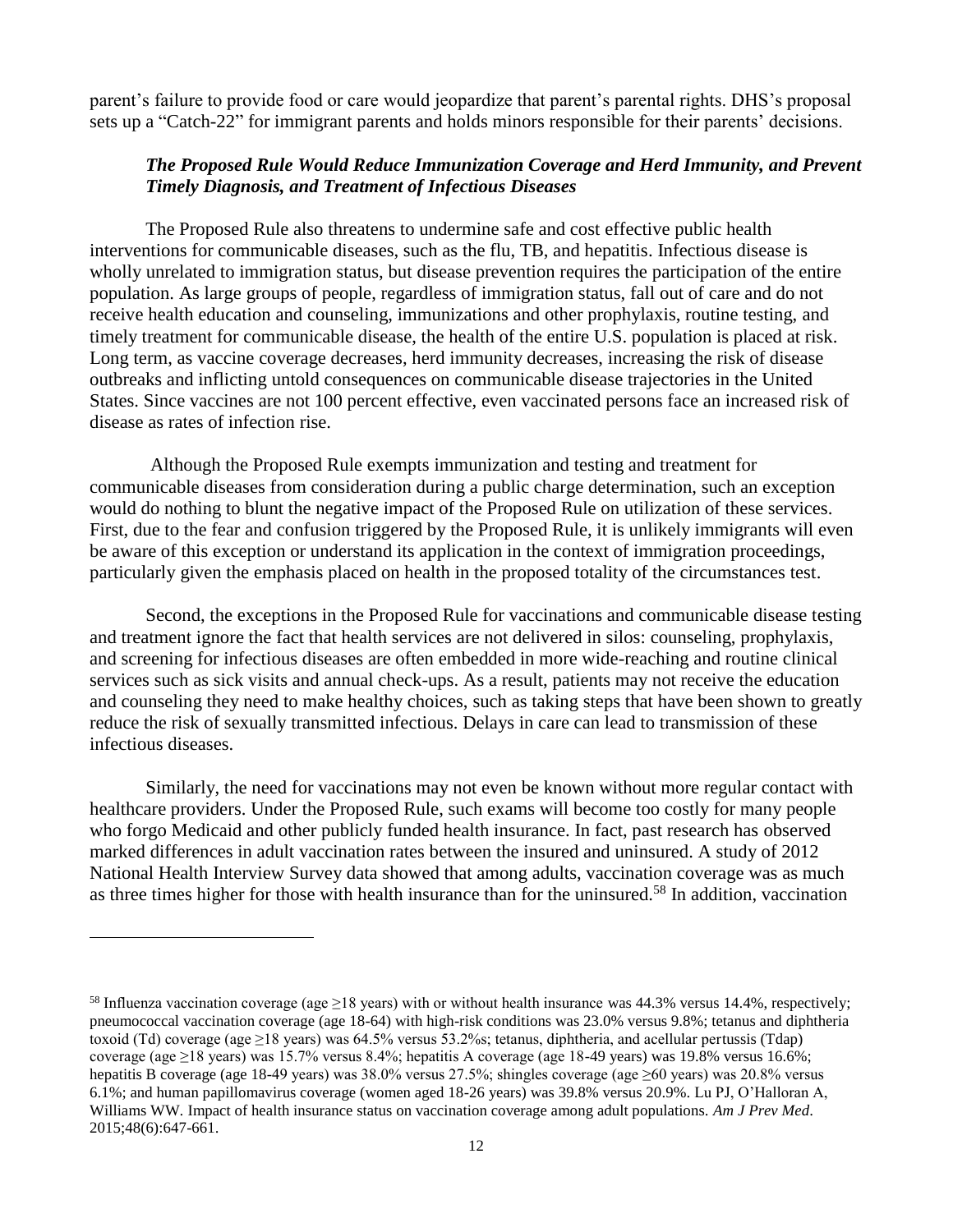coverage was higher for respondents who had a regular physician and for those who had more contacts with a physician.<sup>59</sup>

Further, parents may be less likely to enroll their children in Medicaid and Child Health Plus, particularly if CHIP will be part of the public charge determination. While uninsured children might still be eligible for vaccines distributed through the federal Vaccines for Children program, there may be reluctance to accept publically-funded vaccines due to fear of negative immigration consequences. In the 2017-2018 flu season, there were 185 pediatric deaths in the United States (five of which were in NYC), approximately 80 percent of pediatric flu deaths occurred in children who had not been vaccinated.<sup>60</sup> As discussed above, CHIP provides vital insurance coverage, resulting in both short–term and long-term benefits, and ultimately, the very "self-sufficiency" that the Proposed Rule purports to advance.

Numerous states have recognized the importance of delivering infectious and communicable disease screening and treatment in routine health care settings For example, since the passage of the ACA, New York and many other states require Medicaid to cover all preventive services recommended by the U.S. Preventive Services Task Force without cost sharing, including screening and counseling for sexually transmitted infections, screening for latent TB infection in adult populations at increased risk, hepatitis A vaccination for children and people at increased risk for infection, as well as hepatitis B vaccination for children, adults at risk, adults requesting protection, and pregnant women.

Finally, the Proposed Rule leaves significant room for discretion in application concerning treatment for communicable diseases. For example, the Proposed Rule fails to specify whether Medicaid payments for the treatment of health issues ancillary to a communicable disease are exempt from a public charge determination. These health issues could include, for example opportunistic infections and liver complications from hepatitis B and C.

#### *The Proposed Rule Would Create Food-Insecurity and a Resulting Negative Health Impact*

The Proposed Rule's inclusion of SNAP benefits in the public charge determination will discourage immigrants from utilizing these critical food and nutrition benefits, the positive outcomes of which transcend nutrition alone.

For example loss of SNAP benefits will also increase financial constraints among low-income immigrant families. Most immediately, food-insecure households may have to choose between spending limited resources on food or on other needs, including healthcare. Households reporting very low food security have also reported skipping medications to save money.<sup>61</sup>

Ultimately, the lack of proper food, nutrition, and medication leads to significant health problems and resulting expenses. Food insecurity is linked to serious health conditions such as

<sup>59</sup> Lu PJ, O'Halloran A, Williams WW*.* Impact of health insurance status on vaccination coverage among adult populations. *Am J Prev Med*. 2015;48(6):647-661.

<sup>&</sup>lt;sup>60</sup> Centers for Disease Control and Prevention. Summary of the 2017-2018 Influenza Season.

[https://www.cdc.gov/flu/about/season/flu-season-2017-2018.htm.](https://www.cdc.gov/flu/about/season/flu-season-2017-2018.htm) Updated November 2, 2018. Accessed November 13, 2018.

<sup>61</sup> Herman, D., Afulani, P., Coleman-Jensen, A., & Harrison, G. G. (2015). Food Insecurity and Cost-Related Medication Underuse Among Nonelderly Adults in a Nationally Representative Sample. American journal of public health, 105(10), e48-59.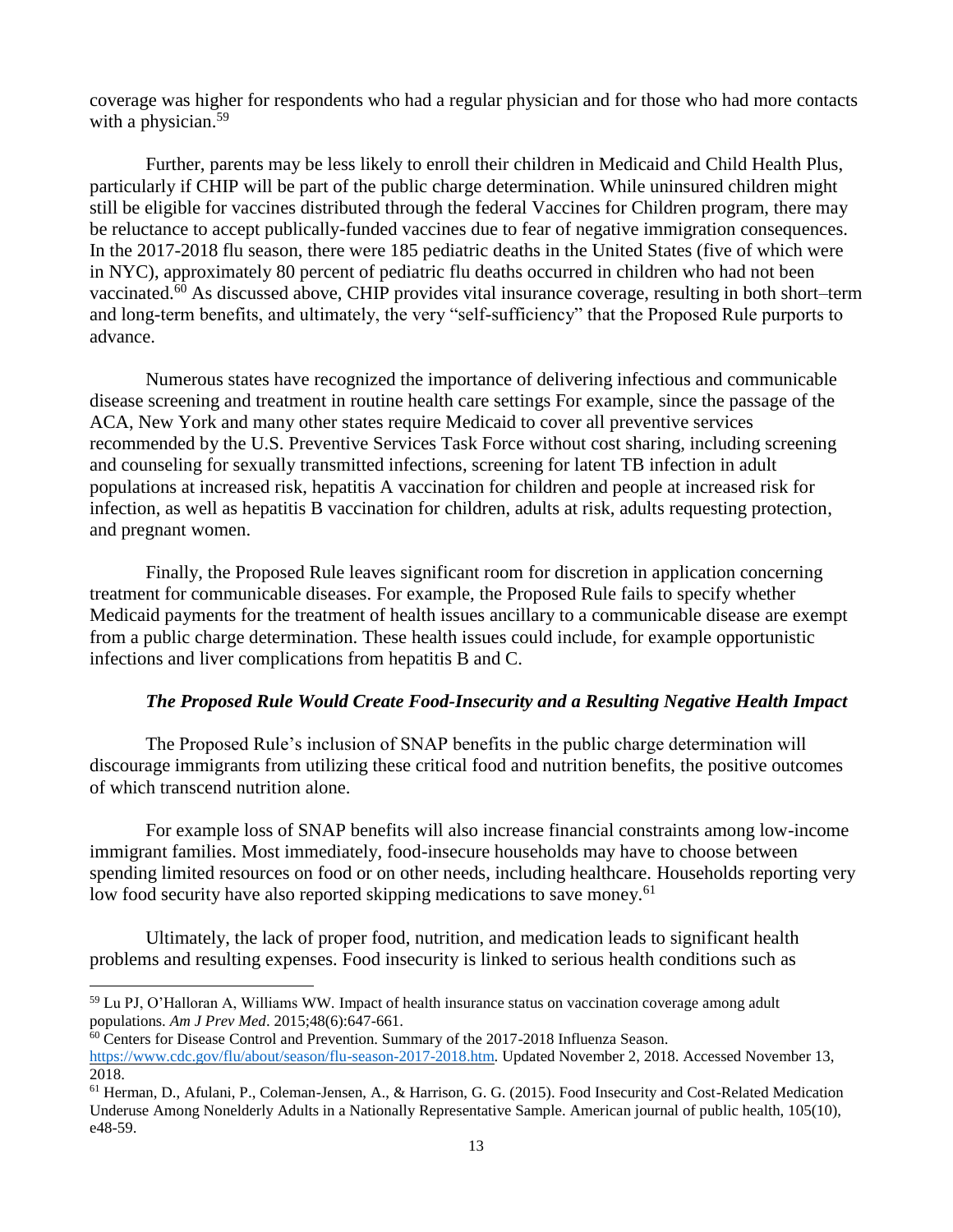diabetes, obesity, complications in pregnancy, low birth weight, and mental health problems.<sup>62</sup> Also, food-insecure children are almost twice as likely to experience poor physical and mental health compared to children in food-secure families, including increased risk for anemia, asthma, and depression. $63$ 

In contrast, SNAP has been shown to be associated with better health and, correspondingly, reduced health care costs. Food-insecure households spend 45 percent more on medical care compared to food-secure households, while low-income adults enrolled in SNAP spent 25 percent less on medical care compared to those not enrolled.<sup>64</sup> In addition, the use of SNAP benefits is associated with reduced hospital admissions among older adults, and fewer sick days and outpatient visits among adults overall.<sup>65</sup>

The Proposed Rule again is deficient for its failure to consider the manifold benefits of nutrition assistance programs such as SNAP, and hence their vital contributions to recipients' "selfsufficiency."

# *The Proposed Rule Would Create Housing Instability and a Resulting Negative Health Impact*

The Proposed Rule's inclusion of federal housing subsidies in the public charge determination will discourage immigrants from utilizing these benefits, and the negative impact will be widespread. DHS seeks to include housing subsidies in the proposed expanded definition of public charge purportedly to better ensure self-sufficiency among immigrants; however, housing programs can help stabilize families financially to achieve self-sufficiency and maintain their health and well-being. In fact, the Family Self-Sufficiency (FSS) program through the U.S. Department of Housing and Urban Development ("HUD") is demonstrating positive results in helping families attain housing stability without public assistance. A national snapshot of FSS program evaluations recently published by HUD cites that 37 percent of FSS graduates left housing assistance within one year of graduation. <sup>66</sup>

Moreover, immigrants withdrawing from or forgoing public housing due to the Proposed Rule would lead to a rise in homelessness among immigrant families, including U.S. citizen children. Research shows that housing subsidies help reduce the risk of becoming homeless for at-risk families, and that families living in subsidized housing are 74 percent less likely to remain in a homeless shelter or on the street than families without a housing subsidy.<sup>67</sup>

<sup>65</sup> Food Research and Action Center. (December 2017). The role of the Supplemental Nutrition Assistance Program in improving health and well-being. Accessed at [http://frac.org/research/resource-library/snap-public-health-role](http://frac.org/research/resource-library/snap-public-health-role-supplemental-nutrition-assistance-program-improving-health-well%e2%80%90being-americans)[supplemental-nutrition-assistance-program-improving-health-well%e2%80%90being-americans.](http://frac.org/research/resource-library/snap-public-health-role-supplemental-nutrition-assistance-program-improving-health-well%e2%80%90being-americans)

 $62$  Food Research and Action Center. (December 2017). The role of the Supplemental Nutrition Assistance Program in improving health and well-being. Accessed at [http://frac.org/research/resource-library/snap-public-health-role](http://frac.org/research/resource-library/snap-public-health-role-supplemental-nutrition-assistance-program-improving-health-well%e2%80%90being-americans)[supplemental-nutrition-assistance-program-improving-health-well%e2%80%90being-americans.](http://frac.org/research/resource-library/snap-public-health-role-supplemental-nutrition-assistance-program-improving-health-well%e2%80%90being-americans)

<sup>63</sup> Gunderson C. and Ziliak J. (2015). Food insecurity and health outcomes. *Health Affairs, 34(11),I 1830-1839.*

<sup>64</sup> Carlson S & Keith-Jennings B. (2018). SNAP is linked with improved nutritional outcomes and lower health care costs. Center on Budget & Policy Priorities. Access at https://www.cbpp.org/research/food-assistance/snap-is-linked-withimproved-nutritional-outcomes-and-lower-health-care.

<sup>66</sup> *See* [https://www.hudexchange.info/resources/documents/FSS-25-Years.pdf;](https://www.hudexchange.info/resources/documents/FSS-25-Years.pdf) [https://homeforallsmc.org/wp](https://homeforallsmc.org/wp-content/uploads/2017/05/Impact-of-Affordable-Housing-on-Families-and-Communities.pdf)[content/uploads/2017/05/Impact-of-Affordable-Housing-on-Families-and-Communities.pdf](https://homeforallsmc.org/wp-content/uploads/2017/05/Impact-of-Affordable-Housing-on-Families-and-Communities.pdf)

<sup>67</sup> *See* Enterprise report "Impact of Housing on Families and Communities: A Review of the Evidence Base" at <https://homeforallsmc.org/wp-content/uploads/2017/05/Impact-of-Affordable-Housing-on-Families-and-Communities.pdf>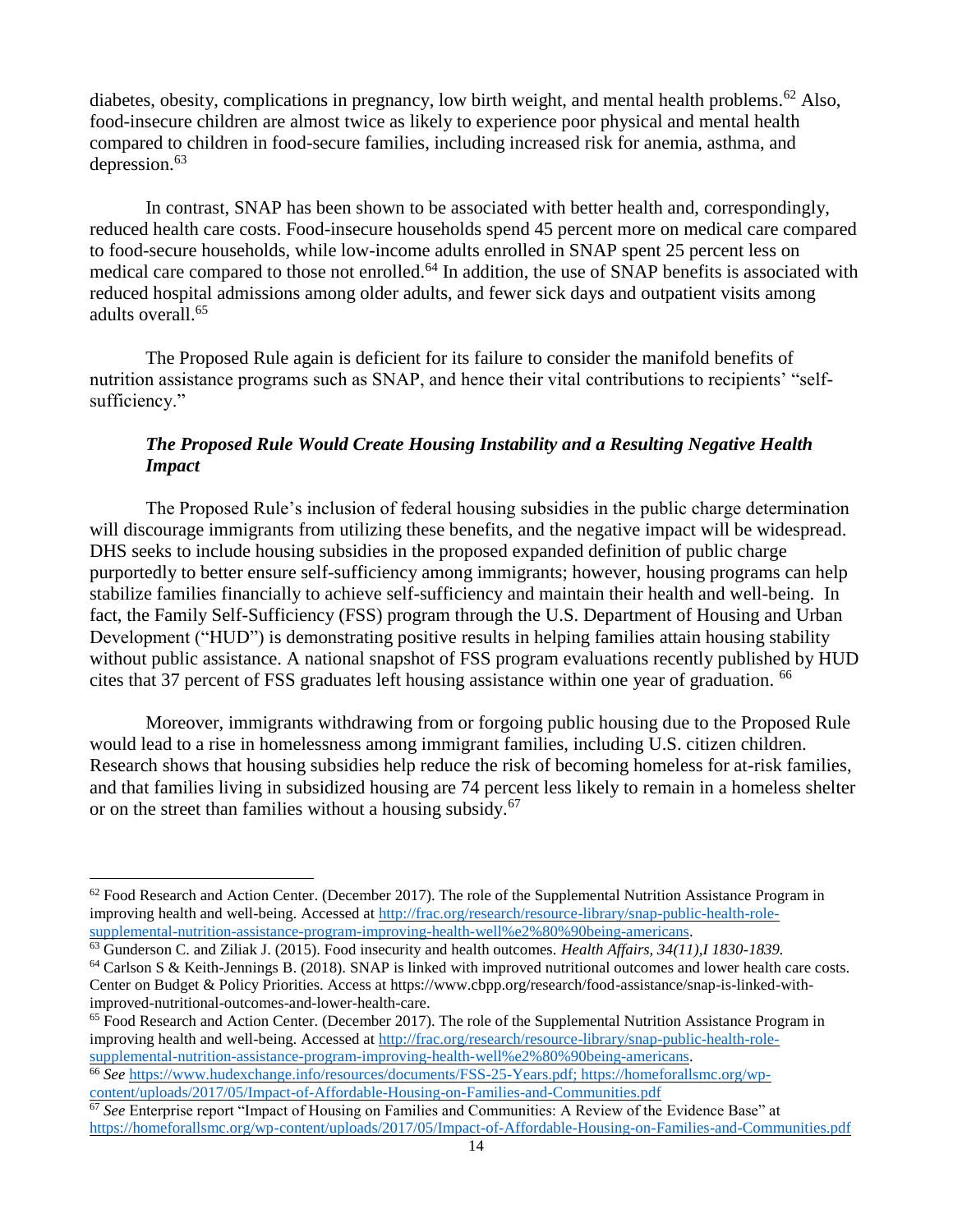The potential negative health impacts of homelessness on children, including U.S. citizens, are undeniable. Indeed, homelessness has a particularly adverse impact on children and youth including poor physical, social, and mental health outcomes, cognitive development, and educational outcomes. In addition, schooling for homeless children is often interrupted and delayed, with homeless children being twice as likely to have a learning disability, repeat a grade, or to be suspended from school.<sup>68</sup> Ultimately, DHS ignores this robust evidence that housing assistance does not render families reliant on the government, but instead helps stabilize them and put them on a path to "self-sufficiency."

## **B. THE PROPOSED RULE WOULD IMPOSE SIGNIFICANT COSTS ON NYC TO ADDRESS A PUBLIC HEALTH CRISIS**

DHS improperly refused to prepare a federalism impact statement to assess whether the Proposed Rule will impose substantial direct compliance costs on State and local governments.<sup>69</sup> As demonstrated below, the withdrawal from or forgoing of public benefits by immigrants will force NYC to make significant expenditures to meet its obligations to protect the health and well-being of New Yorkers.

### *Emergency Medical Costs*

Uninsured individuals who lack access to primary care are more likely to use emergency rooms for preventable care or nonemergency conditions that could have been avoided through timely use of primary care.<sup>70</sup> In addition, communities with high uninsurance rates are more likely to have unmet health needs, even for individuals who are insured due to the spillover effect.<sup>71</sup> In addition, given the health problems related to inadequate nutrition noted above, food insecurity is also associated with increased use of healthcare services, including more emergency room visits and hospital admissions, while SNAP participation is associated with lower healthcare expenditures.<sup>72</sup>

Because NYC H+H provides health care services to NYC irrespective of insurance coverage or ability to pay, NYC H+H would be obligated to cover the emergency medical costs of immigrant patients currently covered by Medicaid who withdraw from coverage due to the Proposed Rule. These decisions could have a negative financial impact on NYC H+H of as much as \$362 million annually, in addition to the direct impact on the well-being of the estimated 350,000 New Yorkers and their families as they face new barriers to receive or maintain care.

## *Uncompensated Health Care Costs and Reduction in Vital Health Services*

Uninsurance significantly increases uncompensated health care costs and reduces the availability of vital health services at local hospitals; this would in turn negatively impact broader community health.

<sup>68</sup> APA. Effects of Poverty, Hunger, and Homelessness on Children and Youth. <https://www.apa.org/pi/families/poverty.aspx>

<sup>69</sup> *See* Multi-City comment, Tracking No. 1k2-9719-hjz0 at pp 21-23.

 $70$  Wang L, Tchopev N, Kuntz-Melcavage K et al. Patient-reported reasons for ED visits in the urban Medicaid population. American Journal Med Qual. 2015;30(2):156-60.

 $71$  Pagán, JA, Pauly, MV. Community-level uninsurance and the unmet medical needs of insured and uninsured adults. Health Services Research 2006;41(3p1):788-803.

 $72$  Berkowitz S. Seligman H., & Basu S. (2017). Impact of food insecurity and SNAP participation on healthcare utilization and expenditures. University of Kentucky Center for Poverty Research Discussion Paper Series, DP2017-02. Accessed at [https://uknowledge.uky.edu/ukcpr\\_papers/103/](https://uknowledge.uky.edu/ukcpr_papers/103/) .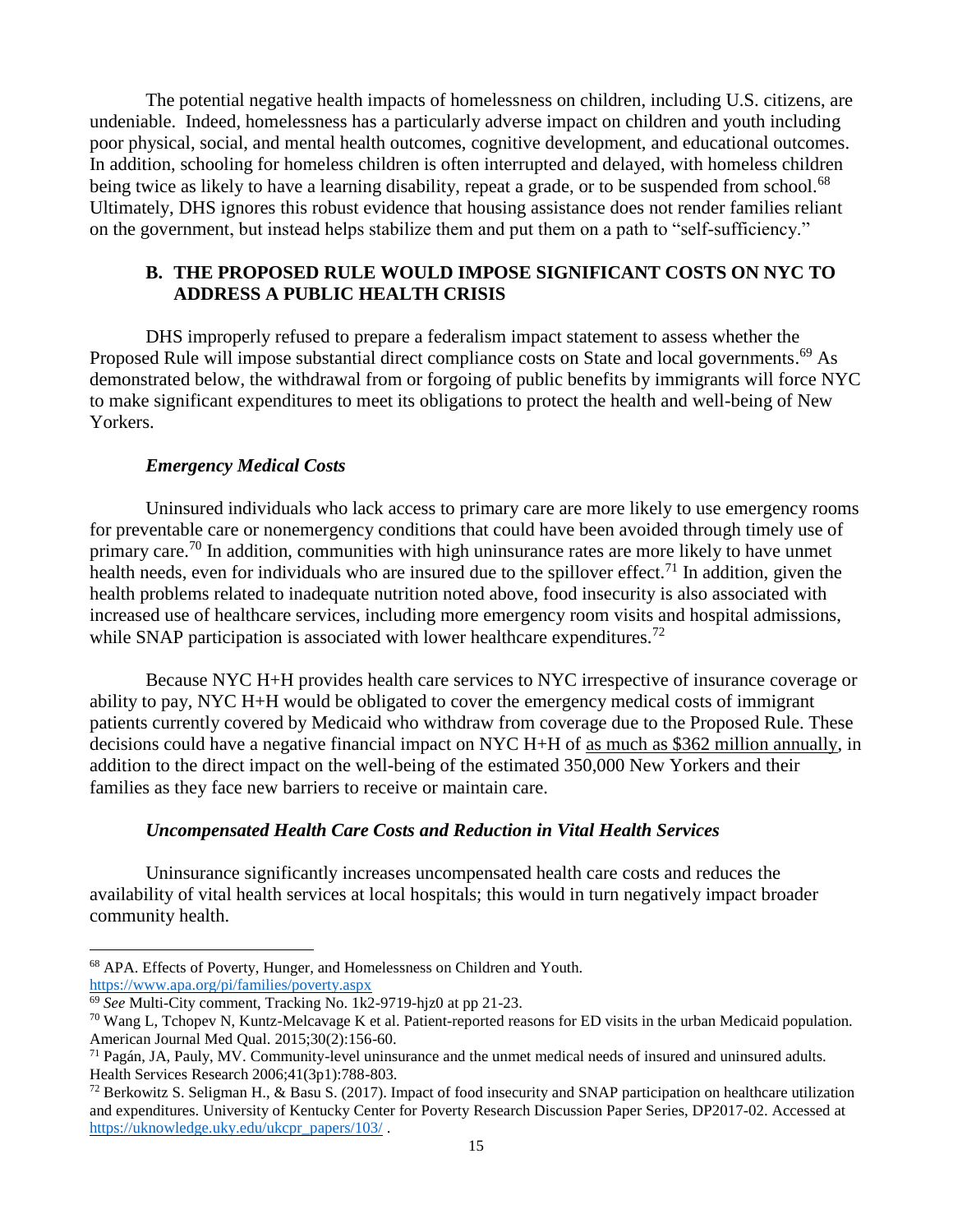While an uninsured person, on average, incurs lower medical expenses than the insured due to their lower health service utilization rates, they pay a much higher share of their care out of pocket compared to the insured and often cannot afford it.<sup>73</sup> The recent data show that over 70 percent of care provided to the uninsured is uncompensated.<sup>74</sup> Health systems, particularly hospitals and communitybased providers, bear the vast majority of such uncompensated care costs: in 2016, hospitals alone provided \$38.3 billion in uncompensated care, with government funding offsetting only 65 percent of such costs.<sup>75</sup>

Each newly uninsured individual is associated with a \$900 increase in uncompensated care annually; some recent Medicaid disenrollment has likely resulted in even larger per capita uncompensated cost growth.<sup>76</sup> Contrary to DHS's assertion that immigrants' disenrollment from public health insurance would lead to reduction in the government expenditure,<sup>77</sup> studies have shown that the money states "save" from not expanding Medicaid and enrolling people into the program is less than the uncompensated care costs generated by such action.<sup>78</sup> Of the 350,000 H+H patients that could be impacted by this proposal, approximately 200,000 have Medicaid. If 20 percent of those Medicaid patients were to disenroll from coverage, about 40,000 NYC H+H patients could lose coverage.

## *Increased Costs for Clinic Services and Disease Prevention and Control Programming*

There may also be increases in direct costs to the NYC Health Department for clinic services and resulting from uncompensated care. Pursuant to New York State Law and regulations, the Health Department is obligated to provide (itself or through a third-party) certain vaccinations for children,<sup>79</sup> and testing and care for sexually transmitted infections<sup>80</sup> and  $TB$ ,  $81$  and cannot withhold care if the patient is unable to pay.

## *Costs for Staff Resources and Training*

Should the Proposed Rule be finalized and implemented, NYC will be required to expend considerable financial and staff resources to educate and train NYC employees about how the rule change affects agency activity, as well as respond to client requests.

For example, NYC H+H would be required to undertake extensive and costly staff education and training for an estimated 10,000 frontline staff, including medical providers, social workers, registration staff, and hundreds of financial counselors across dozens of sites who screen and help patients apply for health insurance every day. NYC H+H would also need to conduct ongoing patient

 $^{73}$  Coughlin TA, Holahan J, Caswell K et al., Kaiser Family Foundation, Uncompensated Care for the Uninsured in 2013: a Detailed Examination (2014). [https://www.kff.org/uninsured/report/uncompensated-care-for-the-uninsured-in-2013-a](https://www.kff.org/uninsured/report/uncompensated-care-for-the-uninsured-in-2013-a-detailed-examination/)[detailed-examination/](https://www.kff.org/uninsured/report/uncompensated-care-for-the-uninsured-in-2013-a-detailed-examination/)

<sup>74</sup> *Id*.

<sup>75</sup> Coughlin TA, Holahan J, Caswell et al. An estimated \$84.9 billion in uncompensated care was provided in 2013; ACA payment cuts could challenge providers. Health Affairs, 2014;33(5):807-814.

<sup>&</sup>lt;sup>76</sup> Garthwaite C, Gross T, Notowidigdo MJ, NBER Working Paper, Hospitals as insurers of last resort (2015), <https://www.nber.org/papers/w21290>

 $77$  83 Fed. Reg. 51114, 51117 (Oct. 10, 2018).

<sup>78</sup> Garthwaite C, Gross T, Notowidigdo MJ. NBER Working Paper, Hospitals as insurers of last resort (2015), <https://www.nber.org/papers/w21290>

 $\frac{79}{79}$  NY Pub Health Law §§ 602, 613.

<sup>80</sup> 10 NYCRR § 23.2.

<sup>81</sup> NY Pub Health Law §2202.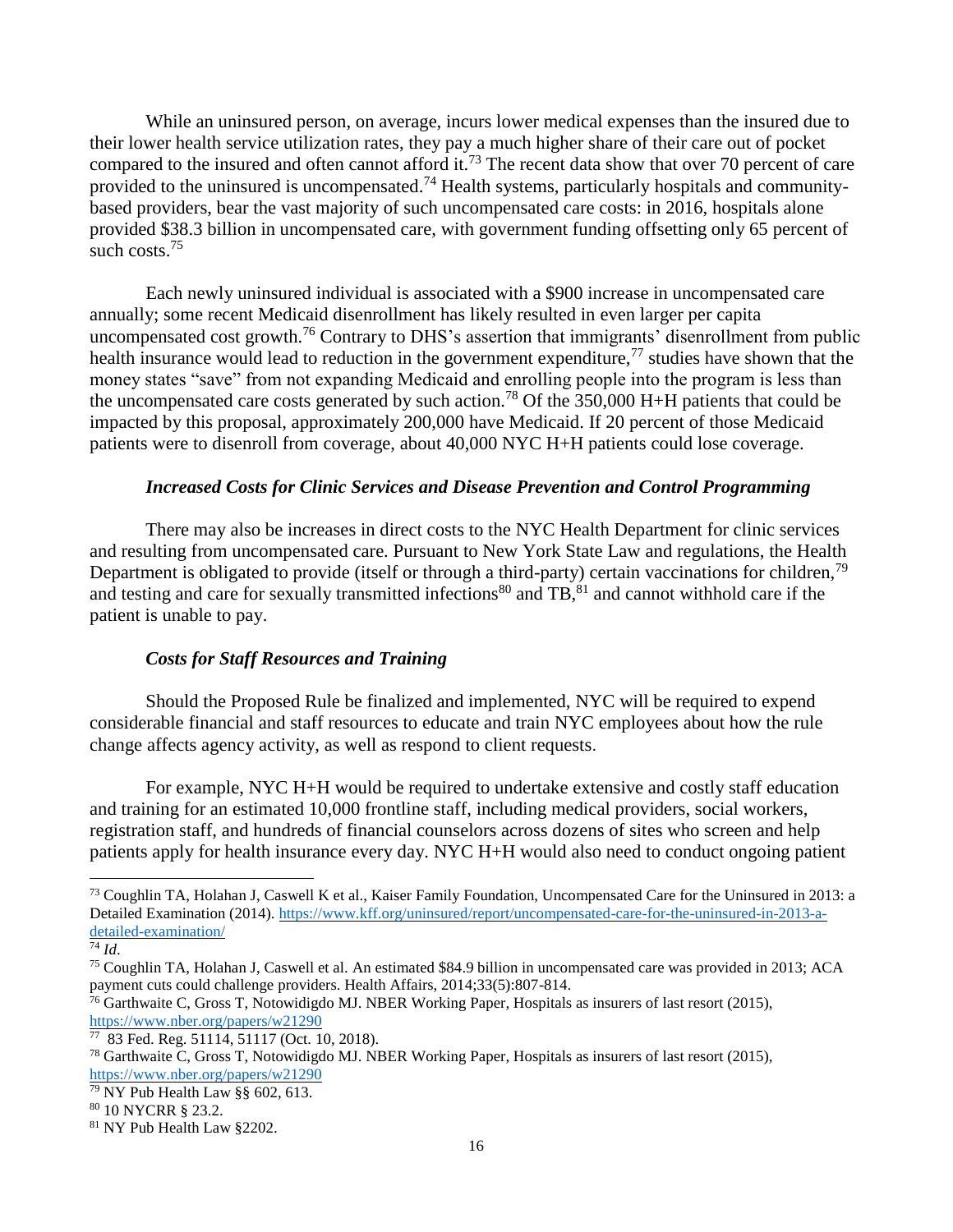communications and outreach efforts to ensure hundreds of thousands of New Yorkers currently using its services continue to feel welcome at NYC H+H, and that new and potential patients know they can receive care without fear at NYC's municipal health system. Ultimately, NYC H+H may need to spend approximately \$750,000 for staff training and support during the first year of the Proposed Rule's implementation.

In addition, DHS's additional documentary requirements included in the Proposed Rule will impose significant costs on NYC. The proposed new form, the I-944 "Declaration of Self-Sufficiency," is the principal tool through which DHS will gather the information necessary to make public charge inadmissibility determinations under the Proposed Rule. DHS has invited comment on the impact of the new form.<sup>82</sup> This form effectively puts the onus on the immigrant applicant to demonstrate affirmatively that she is not a public charge.

DHS has quantified the (exorbitant and likely underestimated) cost to applicants associated with filing a Form I-944, but it has failed to quantify the costs that the new form will impose on state and local benefit-administering agencies.<sup>83</sup> Indeed, DHS has not even acknowledged that such agencies are obviously among the "affected public" implicated by this Proposed Rule.<sup>84</sup> As such, DHS's estimates of the "total public burden" in both hours and cost to the public cannot possibly be accurate.<sup>85</sup>

The Form I-944 will impose significant costs upon NYC, in terms of staff and staff hours to provide such documentation to New Yorkers who lack it. Additionally, some NYC agencies may be forced to create entirely new methods of records-keeping serving no purpose other than to accommodate the proposed public charge rule and the Form I-944.

## *Strain on Food/Nutrition Resources*

If immigrant families choose to forgo SNAP benefits because of the Proposed Rule, such actions will place a greater strain on State and local nutrition assistance, such as food pantries. There is already a gap in pantry capacity. This has been true since the Food Bank for New York City and City Harvest were founded in the early-1980s. Although food insecurity incidence is trending downward nationwide as unemployment rates drop, in 2016, 1.4 million NYC households were considered food insecure for at least some time during the year.<sup>86</sup>

Consequently, NYC, through the Emergency Food Assistance Program, and the NYS Department of Health, through the Hunger Prevention and Nutrition Assistance Program, have already committed significant resources to purchase food for pantries. Over the past four years, NYC has almost doubled financial investments, and all New Yorkers may access food pantries regardless of ability to pay. Additional investments to provide nutritional assistance to immigrants forced to forgo SNAP benefits will create a significant financial burden for NYC.

<sup>82</sup> 83 Fed. Reg. 51114, 51284

<sup>83</sup> 83 Fed. Reg. 51114, 51253-55

<sup>84</sup> 83 Fed. Reg. 51114, 51284

<sup>85</sup> *See* 83 Fed. Reg. 51114, 51285 for DHS's estimates of the total public burden in hours and in cost. <sup>86</sup> Food Bank for NYC 2016 Annual Report, *available at* [https://1giqgs400j4830k22r3m4wqg-wpengine.netdna-](https://1giqgs400j4830k22r3m4wqg-wpengine.netdna-ssl.com/wp-content/uploads/Food-Bank-For-NYC-FY2016-Annual-Report.pdf)

[ssl.com/wp-content/uploads/Food-Bank-For-NYC-FY2016-Annual-Report.pdf.](https://1giqgs400j4830k22r3m4wqg-wpengine.netdna-ssl.com/wp-content/uploads/Food-Bank-For-NYC-FY2016-Annual-Report.pdf)